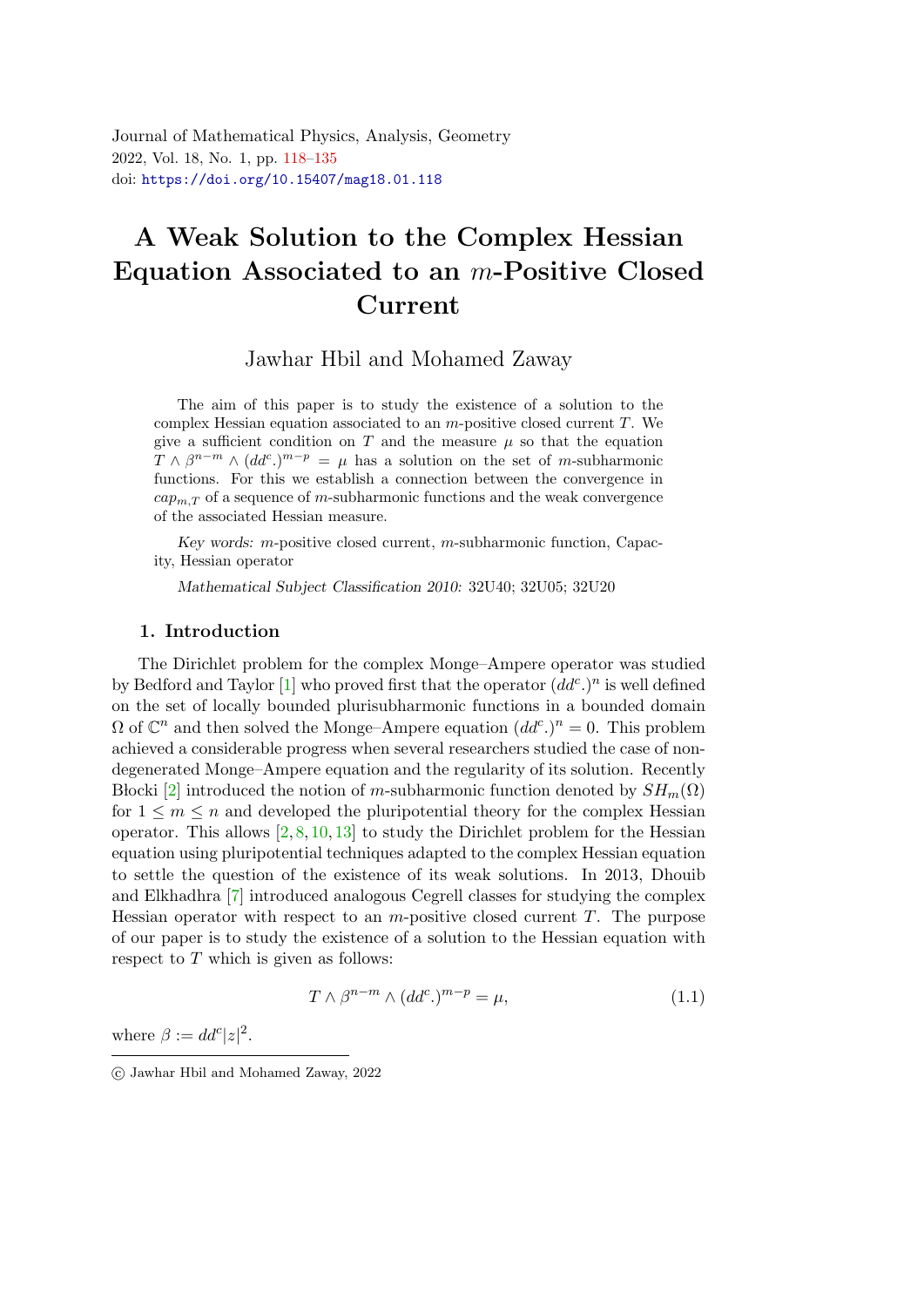Using the notion of m-capacity  $\text{cap}_{m,T}$  introduced by [\[7\]](#page-16-5) and under some conditions on the given current and measure  $\mu$ , we prove the existence of a solution for equation  $(1.1)$ . This result is given by the following main result.

<span id="page-1-0"></span>**Theorem 1.1.** Assume that all  $||T \wedge \beta^{n-m}||$ -negligible sets are negligible for the Lebesgue measure and that:

- <span id="page-1-1"></span>1) There exists  $v \in SH_m(\Omega) \cap L^{\infty}(\Omega)$  such that  $T \wedge \beta^{n-m} \wedge (dd^c v)^{m-p} \ge \mu$ .
- 2) There exists a sequence of measures  $\mu_j := T \wedge \beta^{n-m} \wedge (dd^c u_j)^{m-p}$  such that  $\|\mu_i - \mu\|_{\Omega} \to 0$ , where  $u_j \in SH_m(\Omega) \cap C(\overline{\Omega})$ ,  $u_j = u_1$  on  $\partial\Omega$  for all  $j \in \mathbb{N}$ .
- 3) For all  $j \in \mathbb{N}$ , one has  $\text{cap}_{m,T} (\text{sup}\{u_k \mid k \geq j\} < \text{sup}^{\star} \{u_k \mid k \geq j\}) = 0$ .

Then there exists 
$$
u \in SH_m(\Omega) \cap L^{\infty}(\Omega)
$$
 such that  $T \wedge \beta^{n-m} \wedge (dd^c u)^{m-p} = \mu$ .

The main tool for proving the above theorem is to find a suitable condition on the convergence of a sequence  $u_i$  to u to ensure the weak convergence of the measures  $T \wedge \beta^{n-m} \wedge (dd^c u_j)^{m-p}$  to  $T \wedge \beta^{n-m} \wedge (dd^c u)^{m-p}$ . In the case  $T = 1$ and  $m = n$ , Cegrell [\[3\]](#page-16-6) and Lelong [\[12\]](#page-16-7) observed that the  $\mathbb{L}^1_{loc}$ -convergence of  $u_j$ to u is not sufficient for obtaining the weak convergence of the measure  $(dd^c u_j)^n$ to  $(dd^c u)^n$ . In 1996, Xing [\[14\]](#page-16-8) gave a sharp sufficient condition to ensure the convergence of  $(dd^c u_j)^n$  to  $(dd^c u)^n$ . Here we treat the problem in the case of mpositive currents and we prove that convergence with respect to capacity  $\text{cap}_{m,T}$  is sufficient for obtaining the required convergence and also, under some conditions, we show that the converse is true. We study also the convergence of  $dd^c u_k \wedge T_k \wedge T_k$  $\beta^{n-m}$  to  $dd^c \wedge u \mathcal{T} \wedge \beta^{n-m}$ , where  $(T_k)_k$  is a sequence of m-positive closed currents that converges to T. We prove, under a suitable condition on the growth of the mass of  $T_k \wedge \beta^{n-m}$  with respect to  $\text{cap}_{m,T}$ , that such convergence holds.

#### 2. Preliminaries

Let us recall first the notion of m-subharmonicity introduced by Blocki in  $[2]$ .

**Definition 2.1.** A real form  $\alpha$  of bidegree  $(1, 1)$  in a domain  $\Omega$  of  $\mathbb{C}^n$  is said to be *m*-positive if at every point of  $\Omega$  one has

$$
\alpha^j \wedge \beta^{n-j} \ge 0, \quad j = 1, \dots, m.
$$

The above definition coincides with the standard definition of positivity introduced by Lelong for the case  $m = n$ . To obtain a similar analogy, Dhouib and Elkhadhra [\[7\]](#page-16-5) introduced the following definition of positivity for  $(p, p)$ -forms.

**Definition 2.2.** Let  $\varphi$  be a real  $(p, p)$ -form defined on an open subset  $\Omega$  of  $\mathbb{C}^n$  and let m be an integer such that  $p \leq m \leq n$ .

1. The form  $\varphi$  is said to be m-positive on  $\Omega$  if at every point of  $\Omega$  one has

$$
\varphi \wedge \beta^{m-n} \wedge \alpha_1 \wedge \cdots \wedge \alpha_{m-p} \ge 0
$$

for every *m*-positive  $(1, 1)$ -form  $\alpha_1, \ldots, \alpha_{m-p}$ .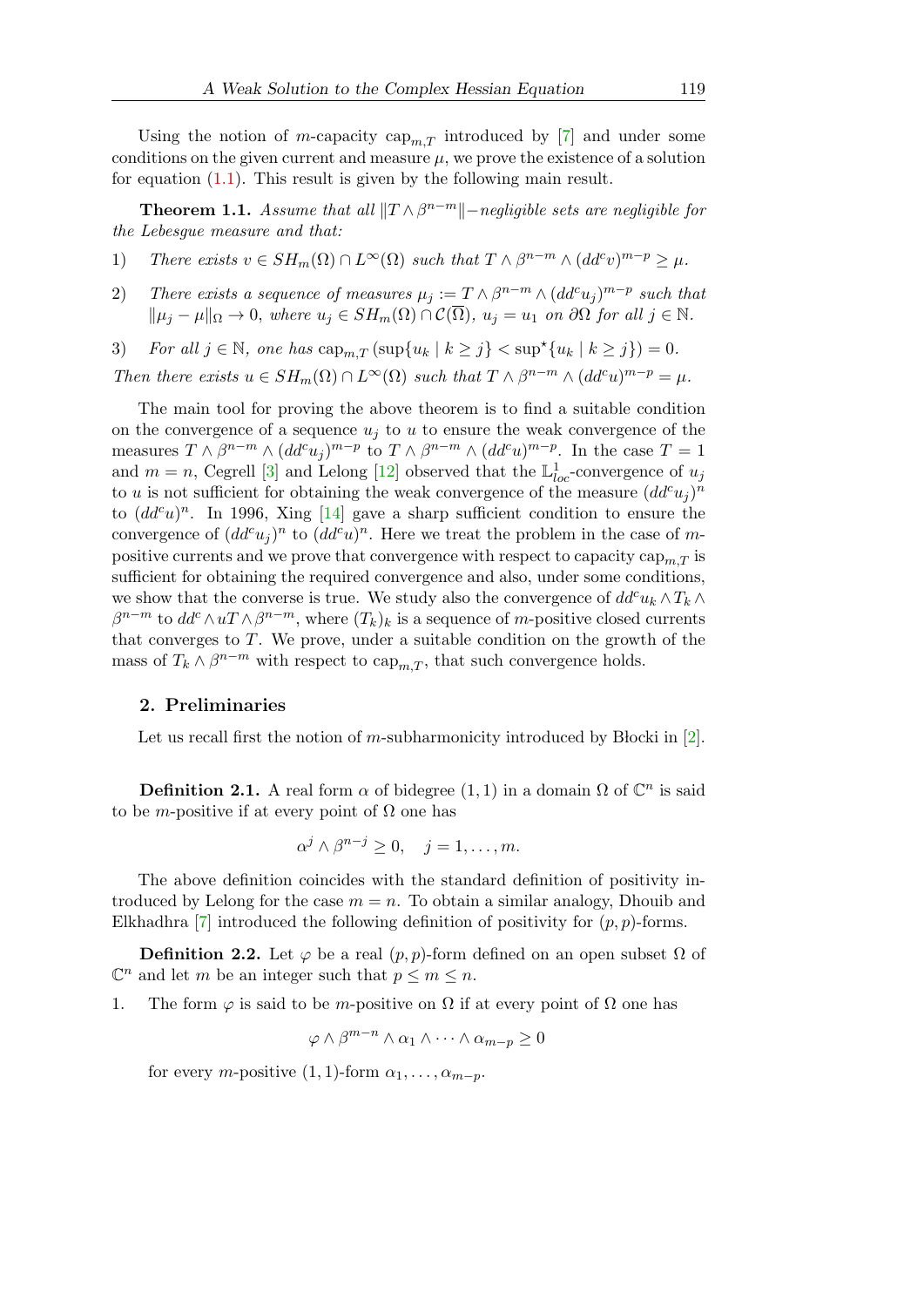2. The form  $\varphi$  is said to be m-strongly positive on  $\Omega$  if it can be written as follows:

$$
\varphi = \sum_{k=1}^{N} \lambda_k \alpha_1^k \wedge \dots \wedge \alpha_p^k,
$$

where  $\alpha_1^k, \ldots, \alpha_p^k$  are *m*-positive forms on  $\Omega$  and  $\lambda_k \geq 0$ .

By duality, one can define the notion of m-positive currents as follows.

**Definition 2.3.** Let T be a current of bidimension  $(n - p, n - p)$  on  $\Omega$  and let m be an integer satisfying  $p \leq m \leq n$ .

- 1. The current T is called m-positive if  $\langle T, \beta^{n-m} \wedge \varphi \rangle \geq 0$  for every m-strongly positive form  $\varphi$  of bidegree  $(m - p, m - p)$ .
- 2. The current T is called m-strongly positive if  $\langle T, \beta^{n-m} \wedge \varphi \rangle \geq 0$  for every m-positive form  $\varphi$  of bidegree  $(m - p, m - p)$ .

Remark 2.4.

- 1. The above definitions generalize the standard definition of positivity for forms and currents, it suffices to take the case  $m = n$  to recover them.
- 2. If T is an m-positive current, then the current  $T \wedge \beta^{n-m}$  is positive.
- 3. There is no link between s-positive currents and r−positive currents for every  $r \neq s$ .

**Definition 2.5.** A function  $u : \Omega \to \mathbb{R} \cup \{-\infty\}$  is called *m*-subharmonic if it is subharmonic and

$$
dd^c u \wedge \beta^{n-m} \wedge \alpha_1 \wedge \cdots \wedge \alpha_{m-1} \ge 0
$$

for all m-positive forms  $\alpha_1, \ldots, \alpha_{m-1}$ . We denote by  $SH_m(\Omega)$  the set of all msubharmonic functions defined on  $\Omega$ .

We cite below some well-known properties of  $m$ -subharmonicity. For more details, one can refer to [\[2,](#page-16-1) [7,](#page-16-5) [13\]](#page-16-4).

#### Proposition 2.6.

- 1. If  $u \in C^2(\Omega)$ , then  $u \in SH_m(\Omega)$  if and only if the form  $dd^c u$  is m-positive on Ω.
- 2. If  $u \in SH_m(\Omega)$ , then the current dd<sup>c</sup>u is m-positive.
- 3. If  $u, v \in SH_m(\Omega)$ , then  $\lambda u + \mu v \in SH_m(\Omega), \forall \lambda, \mu > 0$ .
- 4.  $PSH(\Omega) = SH_n(\Omega) \subsetneq \cdots \subsetneq SH_m(\Omega) \subsetneq \cdots \subsetneq SH_1(\Omega) = SH(\Omega).$
- 5. If u is m-subharmonic on  $\Omega$ , then the standard regularization  $u * \chi_{\varepsilon}$  is also m-subharmonic on  $\Omega_{\varepsilon} := \{x \in \Omega \mid d(x, \partial \Omega) > \varepsilon\}.$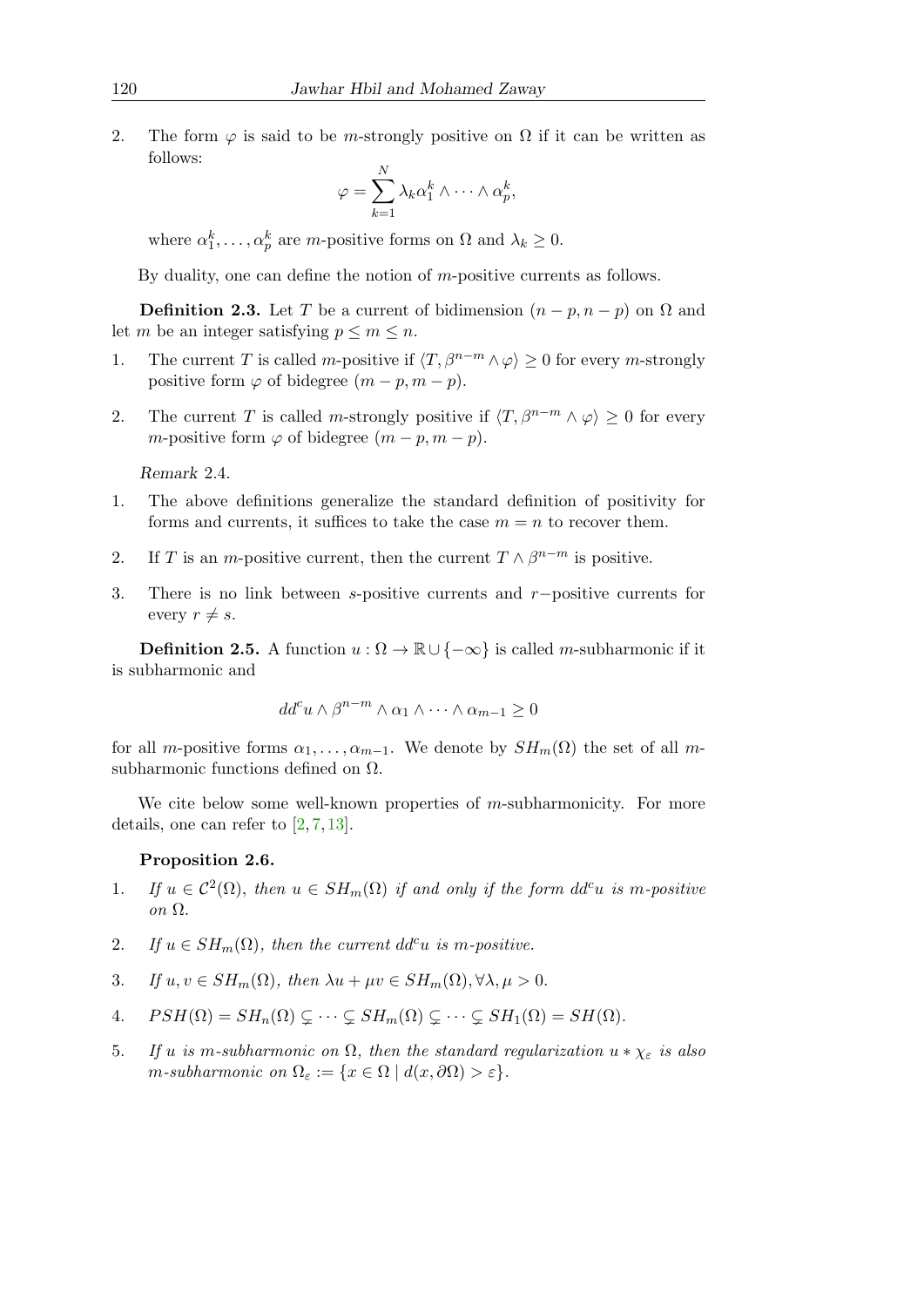6. If  $(u_i)_i$  is a decreasing sequence of m-subharmonic functions, then  $u :=$  $\lim u_i$  is either m-subharmonic or identically equal to  $-\infty$ .

The m-capacity of a subset E in  $\Omega$  with respect to a given current T is defined as follows.

**Definition 2.7.** For every compact K of  $\Omega$ , the m-capacity of K relatively to an *m*-positive current T denoted by  $\text{cap}_{m} T(K)$  is defined by

$$
\begin{aligned} \operatorname{cap}_{m,T}(K,\Omega) &= \operatorname{cap}_{m,T}(K) \\ &:= \sup \left\{ \int_K (dd^c v)^{m-p} \wedge T \wedge \beta^{n-m} \mid v \in SH_m(\Omega), 0 \le v \le 1 \right\}, \end{aligned}
$$

and for every  $E \subset \Omega$ ,  $\text{cap}_{m,T}(E,\Omega) = \sup \{ \text{cap}_{m,T}(K) \mid K \text{ is a compact of } \Omega \}.$ 

Basing on the definitions cited below, Dhouib and Elkhadhra [\[7\]](#page-16-5) defined the Hessian operator with respect to a given  $m$ -positive closed current of bidegree  $(p, p)$  to generalize the well-known works of Bedford and Taylor [\[1\]](#page-16-0), Blocki [\[2\]](#page-16-1), Abdullaev and Sadullaev [\[13\]](#page-16-4) and Lu [\[11\]](#page-16-9). They proved that the Hessian operator  $(dd^c)^\rho \wedge T \wedge \beta^{n-m}$  is well defined on the set of bounded m-subharmonic functions (eventually, also for m-subharmonic functions which are bounded near  $\partial\Omega \cap \text{Supp } T$ ) and studied its pluripotential properties. An essential tool used in their work is the convergence with respect to the capacity  $\text{cap}_{m,T}$  defined by using the complex Hessian measure associated to  $T$ . In the next section, we are intending to give a link between the weak convergence and the convergence with respect to  $cap_{m,T}$ .

#### 3. Weak convergence and convergence with respect to  $\text{cap}_{m,T}$

The notion of the convergence in capacity  $cap_{m,T}$  was introduced in [\[7\]](#page-16-5) as follows.

**Definition 3.1.** Let  $\Omega$  be an open subset of  $\mathbb{C}^n$ ,  $E \subset \Omega$  and let T be an m-positive closed current of bidimension  $(n - p, n - p)$ ,  $p \leq m \leq n$ . A sequence of functions  $(u_i)_i$  defined on  $\Omega$  is said to be convergent with respect to cap<sub>m</sub> $_T$ to u on E if for all  $t > 0$  one has

$$
\lim_{j \to +\infty} \text{cap}_{m,T}(E \cap \{|u - u_j| > t\}) = 0.
$$

We will prove first that every sequence of bounded  $m$ -subharmonic functions  $(u_i)_i$  that decreases to a function u converges to u with respect to capacity cap<sub>m,T</sub>. This generalizes the result of Bedford and Taylor [\[1\]](#page-16-0) for the limit case  $m = n$  and  $T = 1$  and Lu [\[10\]](#page-16-3) for the case  $T = 1$ . To prove this, we will generalize first a result due to Dabbek and Elkhadra  $[6]$ . This result is given by the following lemma.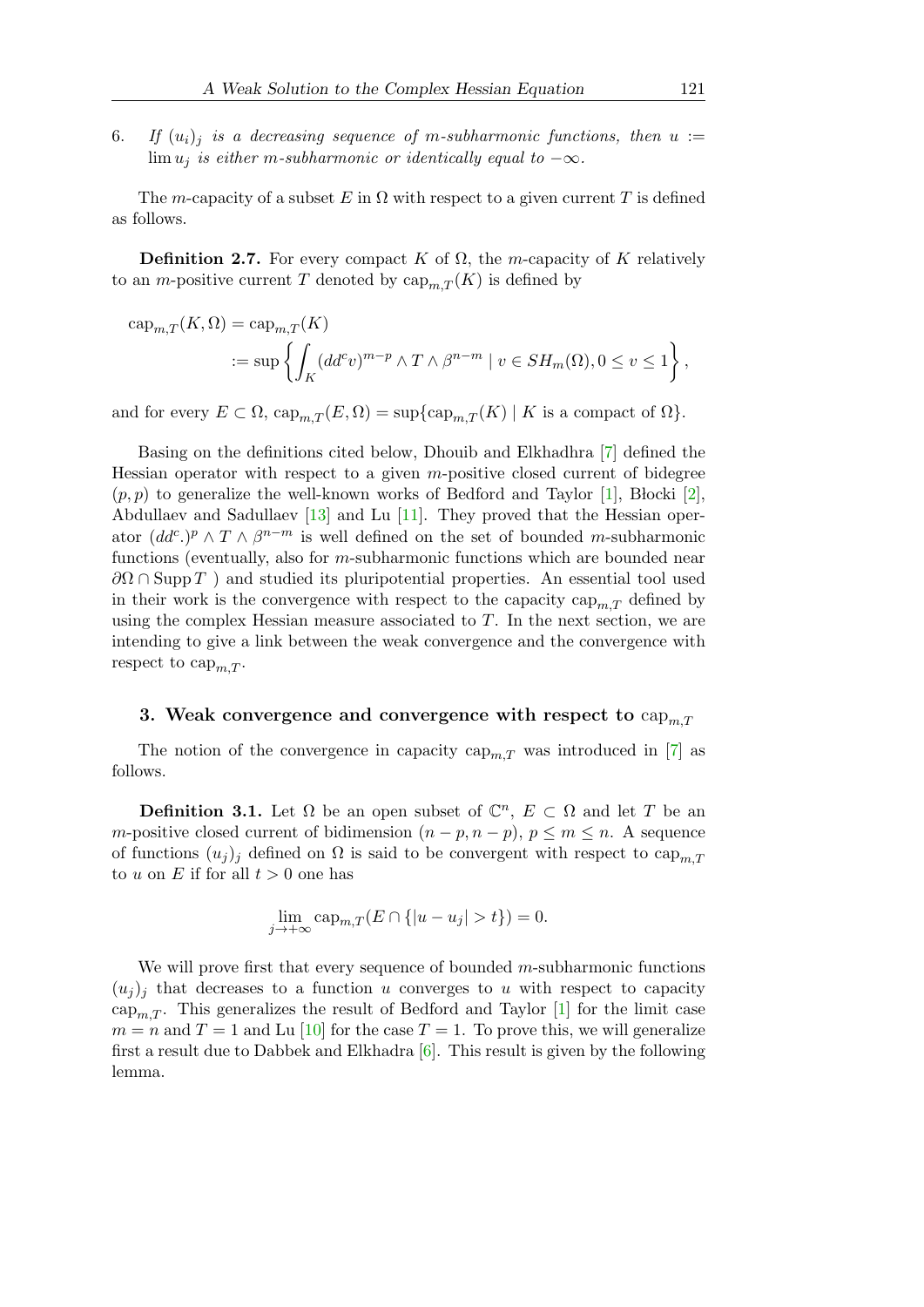<span id="page-4-0"></span>**Lemma 3.2.** Let  $u_1, u_2, v_1, v_2, w_1, \ldots, w_{p-1} \in SH_m(\Omega) \cap L^{\infty}(\Omega)$  and let T be an m-positive closed current on  $\Omega$  of bidimension  $(n - p, n - p)$ ,  $p \leq m \leq n$ . Assume that  $\{u_1 \neq u_2\} \Subset \Omega$  and let  $0 \leq \psi \in \mathcal{D}(\Omega)$ ,  $\psi = 1$  on  $\{u_1 \neq u_2\}$ . Then,

$$
\left(\int_{\Omega} d(u_1 - u_2) \wedge d^c(v_1 - v_2) \wedge \chi\right)^2 \le \left(\int_{\Omega} d(u_1 - u_2) \wedge d^c(u_1 - u_2) \wedge \chi\right) \times \left(\int_{\Omega} \psi d(v_1 - v_2) \wedge d^c(v_1 - v_2) \wedge \chi\right),
$$

where  $\chi = T \wedge \beta^{n-m} \wedge dd^c w_1 \wedge dd^c w_2 \wedge \cdots \wedge dd^c w_{m-p-1}.$ 

Proof. Using Theorem 2 from [\[7\]](#page-16-5), it suffices to prove the result for the case when  $u_1 - u_2, v_1 - v_2$  are smooth. It is easy to check that  $(u, v) \mapsto \int_{\Omega} \psi du \wedge$  $d^c v \wedge \chi$  is a positive and symmetric bilinear form on  $\mathcal{C}^{\infty}(\Omega) \times \mathcal{C}^{\infty}(\Omega)$ . Using the Cauchy–Schwartz inequality on  $(u_1-u_2, v_1-v_2)$ , when  $u_i, v_i \in \mathcal{SH}_m(\Omega) \cap \mathcal{C}^{\infty}(\Omega)$ , we get the desired inequality.  $\Box$ 

**Theorem 3.3.** Let  $\Omega$  be a bounded open subset of  $\mathbb{C}^n$  and let T be an mpositive closed current on  $\Omega$  of bidimension  $(n-p, n-p)$ ,  $p \leq m \leq n$ . If  $u_j, u \in$  $SH_m(\Omega) \cap L^\infty_{loc}(\Omega)$  such that  $u_j = u$  on a fixed neighborhood of  $\partial \Omega$  and  $u_j$  decreases to u, then for all  $\delta > 0$  one has

$$
\lim_{j \to +\infty} \operatorname{cap}_{m,T} \left\{ z \in \Omega \mid u_j(z) > u(z) + \delta \right\} = 0.
$$

Proof. Without loss of generality, one can assume that  $\delta = 1$ . We consider

$$
\Omega_j = \{ z \in \Omega \mid u_j(z) > u(z) + 1 \}
$$

and U such that  $\{u_i \neq u\} \subset \mathcal{U} \Subset \Omega$ . Let  $v \in \mathcal{S}H_m(\Omega, [0, 1])$ , using the Stokes formula, we obtain

$$
\int_{\Omega_j} (dd^c v)^{m-p} \wedge T \wedge \beta^{n-m} \le \int_{\mathcal{U}} (u_j - u)(dd^c v)^{m-p} \wedge T \wedge \beta^{n-m}
$$
  
= 
$$
- \int_{\mathcal{U}} d(u_j - u) \wedge d^c v \wedge (dd^c v)^{m-p-1} \wedge T \wedge \beta^{n-m}.
$$

Now, by Lemma [3.2,](#page-4-0) the right-hand side is dominated by

$$
C\left(\int_{\mathcal{U}}d(u_j-u)\wedge d^c(u_j-u)\wedge (dd^c v)^{m-p-1}\wedge T\wedge\beta^{n-m}\right)^{\frac{1}{2}},
$$

where

$$
C = \left(\int_{\mathcal{U}} dv \wedge d^c v \wedge (dd^c v)^{m-p-1} \wedge T \wedge \beta^{n-m}\right)^{\frac{1}{2}} \le M < +\infty
$$

and M is a constant independent on v using the Chern–Levine–Nirenberg inequality [\[7\]](#page-16-5). Again, by the Stokes formula, we get

$$
\int_{\mathcal{U}} d(u_j - u) \wedge d^c(u_j - u) \wedge (dd^c v)^{m-p-1} \wedge T \wedge \beta^{n-m}
$$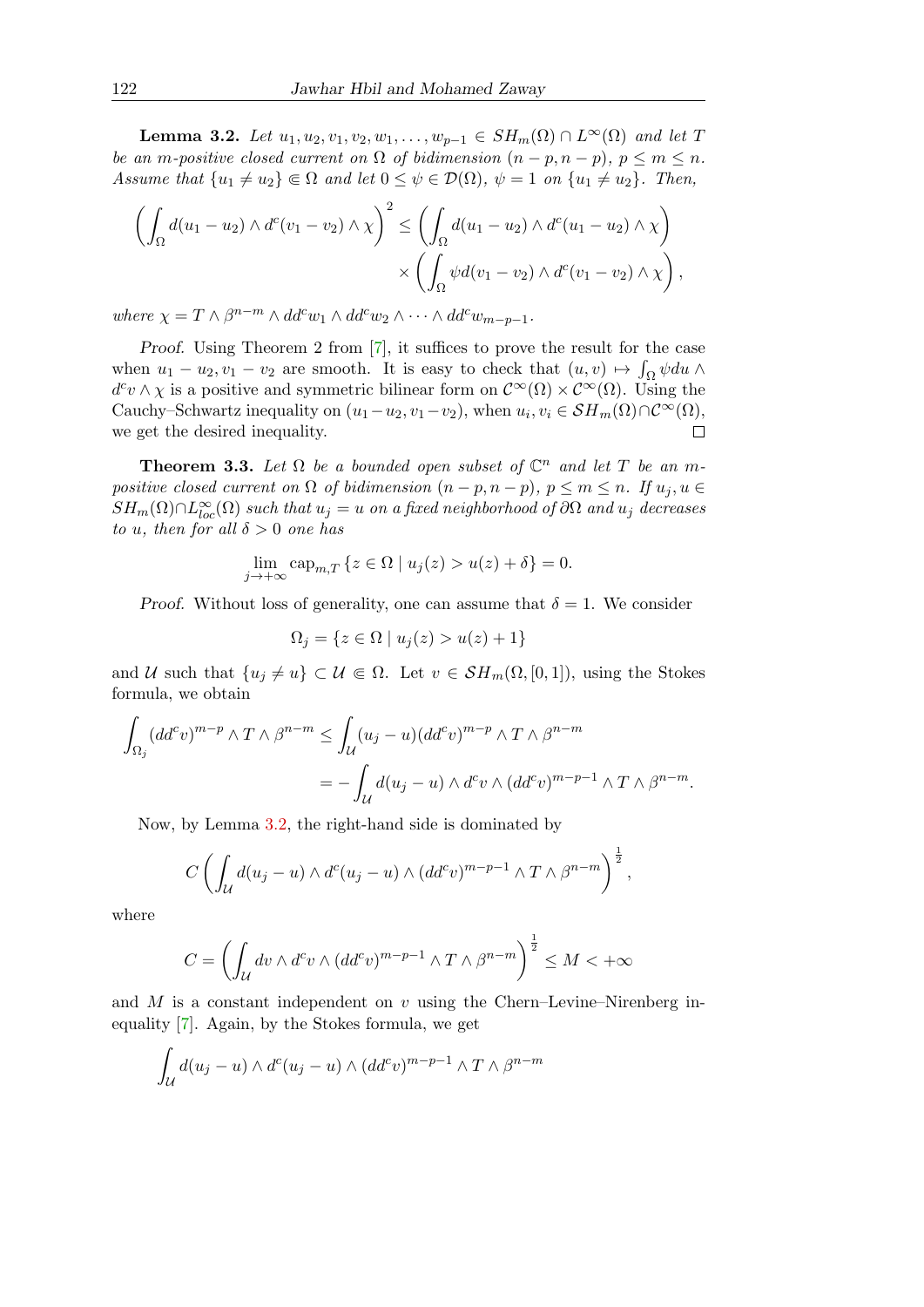$$
= -\int_{\mathcal{U}} (u_j - u)dd^c (u_j - u) \wedge (dd^c v)^{m - p - 1} \wedge T \wedge \beta^{n - m}
$$
  
= 
$$
\int_{\mathcal{U}} (u - u_j)(dd^c u_j - dd^c u) \wedge (dd^c v)^{m - p - 1} \wedge T \wedge \beta^{n - m}
$$
  

$$
\leq \int_{\mathcal{U}} (u_j - u)dd^c u \wedge (dd^c v)^{m - p - 1} \wedge T \wedge \beta^{n - m}.
$$

It follows that

$$
\int_{\Omega_j} (dd^c v)^{m-p} \wedge T \wedge \beta^{n-m} \le C \left( \int_{\mathcal{U}} (u_j - u) dd^c u \wedge (dd^c v)^{m-p-1} \wedge T \wedge \beta^{n-m} \right)^{\frac{1}{2}}.
$$

By repeating the process  $(m - p - 1)$ -times, we get the following estimate:

$$
\int_{\Omega_j} (dd^c v)^{m-p} \wedge T \wedge \beta^{n-m} \le C_1 \left( \int_{\Omega} (u_j - u) (dd^c u)^{m-p} \wedge T \wedge \beta^{n-m} \right)^{\frac{1}{2p}},
$$

where  $C_1$  is a constant which does not depend on j and v. As v is arbitrarily chosen, we deduce that  $\lim_{j\to+\infty} \text{cap}_{m,T}(\Omega_j)=0$ .  $\Box$ 

The following theorem was proved in [\[7\]](#page-16-5) and it will be useful later on.

<span id="page-5-1"></span>**Theorem 3.4.** Let  $\Omega$  be a bounded subset of  $\mathbb{C}^n, u \in \mathcal{SH}_m(\Omega) \cap L^{\infty}_{loc}(\Omega)$  and let T be an m-positive closed current on  $\Omega$  of bidimension  $(n-p, n-p)$ ,  $p \leq m \leq$ n. Then, for all  $\varepsilon > 0$ , there exists an open set  $\mathcal{O}_{\varepsilon}$  of  $\Omega$  such that  $\text{cap}_{m,T}(\mathcal{O}_{\varepsilon}, \Omega)$  $\varepsilon$  and u is continuous  $\Omega \setminus \mathcal{O}_{\varepsilon}$ .

Now we will establish the connection between the convergence in capacity of a sequence of m-subharmonic functions  $u_j$  and the weak convergence of the associated Hessian measure. A similar version of the first assertion in the theorem below was proved in [\[7\]](#page-16-5) for m-subharmonic functions that are bounded only near the boundary of  $\Omega$ , but with an additional sufficient condition (each of the Hessian measure of  $u_j$  is absolutely continuous with respect to  $cap_{m,T}$ ). Here we give a different proof for the case of locally bounded m-subharmonic functions and without any assumption on the Hessian measure of  $u_i$ . We will also prove the converse.

<span id="page-5-3"></span>**Theorem 3.5.** Let  $\Omega$  be an open subset of  $\mathbb{C}^n$  and let T be an m-positive closed current on  $\Omega$  of bidimension  $(n - p, n - p)$  and  $(u_i)_j$  be a sequence of locally uniformly bounded m-subharmonic functions and  $u \in \mathcal{S}H_m(\Omega) \cap L^{\infty}_{loc}(\Omega)$ . Then

- <span id="page-5-0"></span>1. If  $u_j$  converges to u in capacity  $\text{cap}_{m,T}$  on every  $E \in \Omega$ , then the sequence of currents  $(dd^c u_j)^{m-p}\wedge T\wedge\beta^{n-m}$  converges weakly to  $(dd^c u)^{m-p}\wedge T\wedge\beta^{n-m}$ .
- <span id="page-5-2"></span>2. Assume that there exist  $E \in \Omega$  such that for all j,  $u_i = u$  on  $\Omega \setminus E$  and that the sequences  $u(dd^cu_j)^{m-p}\wedge T\wedge\beta^{n-m}, u_j(dd^cu)^{m-p}\wedge T\wedge\beta^{n-m}$  and  $u_j(dd^cu_j)^{m-p}\wedge T\wedge\beta^{n-m}$  converge weakly to  $u(dd^cu)^{m-p}\wedge T\wedge\beta^{n-m}$ . Then  $u_j$  converges to u with respect to  $\text{cap}_{m,T}$  on E.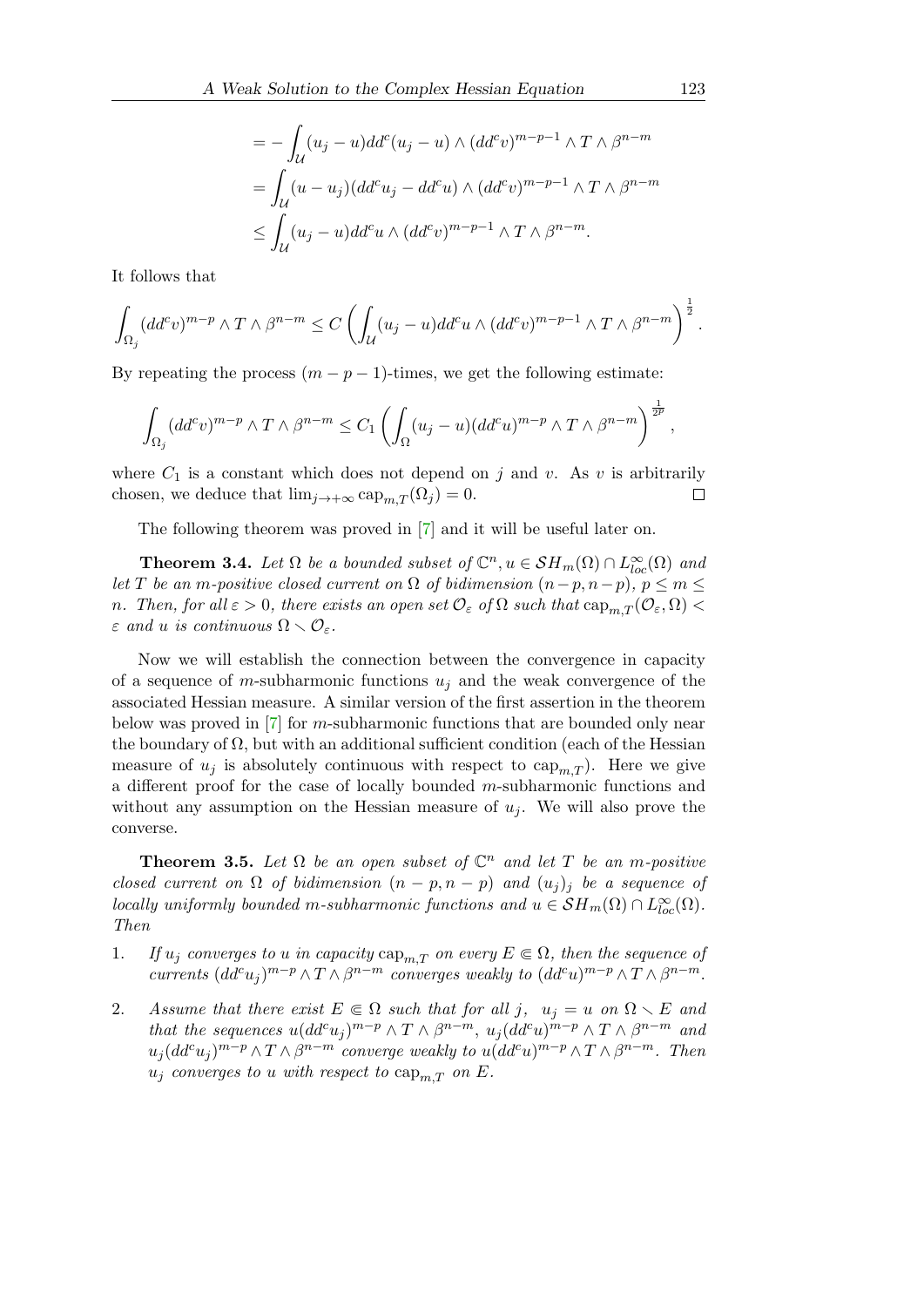Proof. [1.](#page-5-0) We proceed by induction on  $m - p$ . The case  $m - p = 1$  will be proved if we show that  $u_j T \wedge \beta^{n-m}$  converges to  $u T \wedge \beta^{n-m}$ . Let  $\varphi$  be a smooth form with compact support in  $\Omega$  ( $\varphi \in \mathcal{D}_{m-p,m-p}(\Omega)$ ) such that  $supp \varphi \subset \Omega_1 \Subset \Omega$ . Then,

$$
\left| \int_{\Omega} (u_j T - u T) \wedge \beta^{n-m} \wedge \varphi \right| \leq C \int_{\Omega_1} |u_j - u| T \wedge \beta^{n-p}
$$
  
=  $C \int_{\{|u_j - u| \leq \delta\} \cap \Omega_1} |u_j - u| T \wedge \beta^{n-p} + C \int_{\{|u_j - u| > \delta\} \cap \Omega_1} |u_j - u| T \wedge \beta^{n-p}$   
 $\leq C\delta ||T \wedge \beta^{n-m}||_{\Omega_1} + C ||u_j - u||_{L^{\infty}(\Omega_1)} \int_{\{|u_j - u| \geq \delta\} \cap \Omega_1} T \wedge \beta^{n-p}$   
 $\leq C\delta ||T \wedge \beta^{n-m}||_{\Omega_1} + M \operatorname{cap}_{m,T} (\{z \in \Omega_1; |u_j(z) - u(z)| > \delta \}).$ 

This proves the case  $m - p = 1$  since  $\delta$  is arbitrary,  $u_j$  converges to u in capacity cap<sub>m,T</sub> and M is independent on j.

Assume by induction that the sequence  $(dd^c u_j)^s \wedge T \wedge \beta^{n-m}$  converges weakly to  $(dd^c u)^s \wedge T \wedge \beta^{n-m}$  for  $s < m-p$ . It suffices to prove that  $u_j(dd^c u_j)^s \wedge T \wedge T$  $\beta^{n-m}$  converges weakly to  $u(dd^cu)^s \wedge T \wedge \beta^{n-m}$ . By Theorem [3.4,](#page-5-1) for all  $\varepsilon > 0$ , there exists an open subset  $O_{\varepsilon}$  such that  $\text{cap}_{m,T}(O_{\varepsilon}) < \varepsilon$  and  $u = \varphi + \psi$ , where  $\varphi$  is continuous on  $\Omega$  and  $\psi = 0$  on  $\Omega \setminus O_{\varepsilon}$ . Note that

$$
u_j(dd^cu_j)^s \wedge T \wedge \beta^{n-m} - u(dd^cu)^s \wedge T \wedge \beta^{n-m}
$$
  
=  $(u_j - u)(dd^cu_j)^s \wedge T \wedge \beta^{n-m}$   
+  $\psi((dd^cu_j)^s \wedge T \wedge \beta^{n-m} - (dd^cu)^s \wedge T \wedge \beta^{n-m})$   
+  $\varphi((dd^cu_j)^s \wedge T \wedge \beta^{n-m} - (dd^cu)^s \wedge T \wedge \beta^{n-m}).$ 

Denote the first, second, and third summands in the right-hand side of this equality by (1), (2), and (3), respectively. Since  $\varphi$  is continuous on  $\Omega$  and using induction's hypothesis, we get that (3) tends weakly to 0 when  $j \to \infty$ .

For (1), let  $\varphi \in \mathcal{D}_{m-p-s,m-p-s}(\Omega)$  such that  $supp \varphi \subset \Omega_1 \Subset \Omega_2 \Subset \Omega$ . Then,

$$
\left| \int_{\Omega} (u_j - u) T \wedge \beta^{n-m} \wedge (dd^c u_j)^s \wedge \varphi \right|
$$
  
\n
$$
\leq C \int_{\Omega_1} |u_j - u| T \wedge \beta^{n-m} \wedge (dd^c u_j)^s \wedge (dd^c |z|^2)^{m-p-s}
$$
  
\n
$$
\leq C \int_{\Omega_1} |u_j - u| T \wedge \beta^{n-m} \wedge (dd^c (u_j + |z|^2))^{m-p}
$$
  
\n
$$
\leq C \int_{\{|u_j - u| > \delta\} \cap \Omega_1} |u_j - u| T \wedge \beta^{n-m} \wedge dd^c (u_j + |z|^2)^{m-p}
$$
  
\n
$$
+ C \int_{\{|u_j - u| \leq \delta\} \cap \Omega_1} |u_j - u| T \wedge \beta^{n-m} \wedge dd^c (u_j + |z|^2)^{m-p}
$$
  
\n
$$
\leq C_1 \operatorname{cap}_{m,T} (z \in \Omega_1; |u_j(z) - u(z)| > \delta) + \delta M ||T \wedge \beta^{n-m}||_{\Omega_2}.
$$

Since the sequence  $(u_i)_j$  is uniformly bounded, M and  $C_1$  do not depend on j and  $u_j \to u$  in capacity cap<sub>m,T</sub>, we get that (1) tends to 0.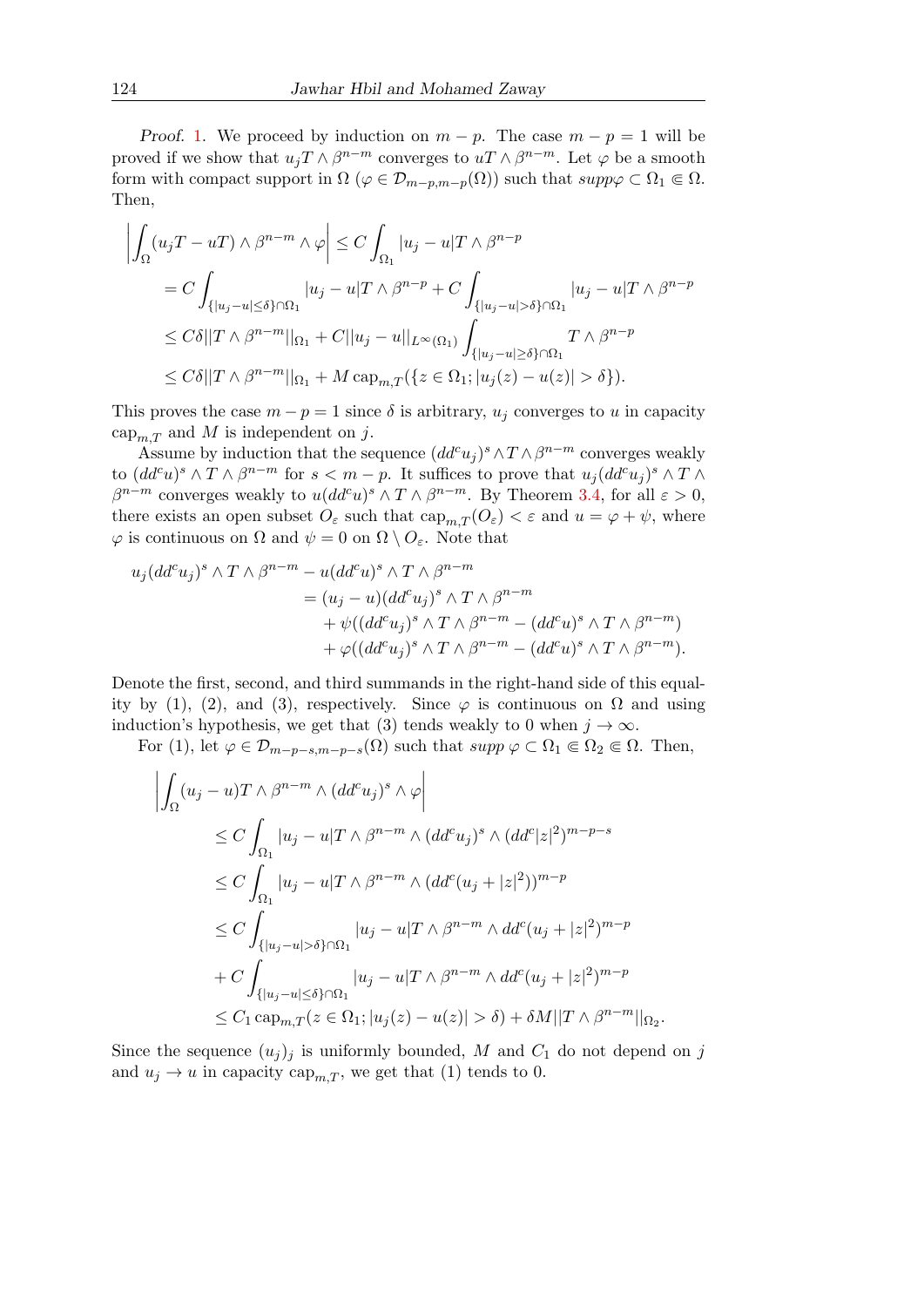The same reason for (2) gives

$$
\left| \int_{\Omega_1 \cap O_{\varepsilon}} \psi T \wedge \beta^{n-m} \wedge (dd^c u_j)^s \wedge \varphi \right| \leq A \int_{\Omega_1 \cap O_{\varepsilon}} T \wedge \beta^{n-m} \wedge (dd^c (u_j + |z^2|))^{m-p} \leq B_1 \operatorname{cap}_{m,T}(O_{\varepsilon}) \leq \varepsilon B_1.
$$

Using the same reasoning as above, one can obtain that

$$
\left| \int_{\Omega_1 \cap O_{\varepsilon}} \psi T \wedge \beta^{n-m} \wedge (dd^c u)^s \wedge \varphi \right| \leq \varepsilon B_2.
$$

[2.](#page-5-2) Let  $\Omega'$  be an open subset such that  $E \in \Omega' \in \Omega$ ,  $\varphi \in SH_m(\Omega, [0, 1])$  and  $\delta > 0$ . By the Stokes formula and Lemma [3.2,](#page-4-0) we obtain

$$
\int_{\{|u_j-u|>\delta\}} T \wedge \beta^{n-m} \wedge (dd^c \varphi)^{m-p}
$$
\n
$$
\leq \frac{1}{\delta^2} \int_{\Omega'} (u_j - u)^2 T \wedge \beta^{n-m} \wedge (dd^c \varphi)^{m-p}
$$
\n
$$
= \frac{-1}{\delta^2} \int_{\Omega'} T \wedge \beta^{n-m} \wedge d(u_j - u)^2 \wedge d^c \varphi \wedge (dd^c \varphi)^{m-p-1}
$$
\n
$$
\leq C_1 \left( \int_{\Omega'} T \wedge \beta^{n-m} \wedge d(u_j - u)^2 \wedge d^c (u_j - u)^2 \wedge (dd^c \varphi)^{m-p-1} \right)^{\frac{1}{2}}
$$
\n
$$
\leq 2C_1 C_2 \left( \int_{\Omega'} T \wedge \beta^{n-m} \wedge d(u_j - u) \wedge d^c (u_j - u) \wedge (dd^c \varphi)^{m-p-1} \right)^{\frac{1}{2}},
$$

where

$$
C_1 := \frac{1}{\delta^2} \int_{\Omega'} T \wedge \beta^{n-m} \wedge d\varphi \wedge d^c \varphi \wedge (dd^c \varphi)^{m-p-1} < +\infty
$$

and  $C_2 := ||u_j - u||_{\infty} < \infty$ . As

$$
dd^{c}(u_{j}-u) \wedge T \wedge \beta^{n-m} \leq dd^{c}(u_{j}+u) \wedge T \wedge \beta^{n-m},
$$

then, by repeating the same operation  $(m - p - 1)$ –times, we get

$$
\int_{\Omega'} T \wedge \beta^{n-m} \wedge d(u_j - u) \wedge d^c(u_j - u) \wedge (dd^c \varphi)^{m-p-1}
$$
\n
$$
= \int_{\Omega'} T \wedge \beta^{n-m} \wedge d(u_j - u) \wedge d^c \varphi \wedge dd^c(u_j - u) \wedge (dd^c \varphi)^{m-p-2}
$$
\n
$$
\leq B \left( \int_{\Omega'} T \wedge \beta^{n-m} \wedge d(u_j - u) \wedge d^c(u_j - u) \wedge dd^c(u_j + u) \wedge (dd^c \varphi)^{m-p-2} \right)^{\frac{1}{2}}
$$
\n
$$
\leq \cdots
$$
\n
$$
\leq B_1 \left( \int_{\Omega'} T \wedge \beta^{n-m} \wedge d(u_j - u) \wedge d^c(u_j - u) \wedge (dd^c(u_j + u))^{m-p-1} \right)^{\frac{1}{2(m-p)}}
$$
\n
$$
\leq B_2 \left( \int_{\Omega'} T \wedge \beta^{n-m} \wedge d(u_j - u) \wedge d^c(u_j - u) \right)
$$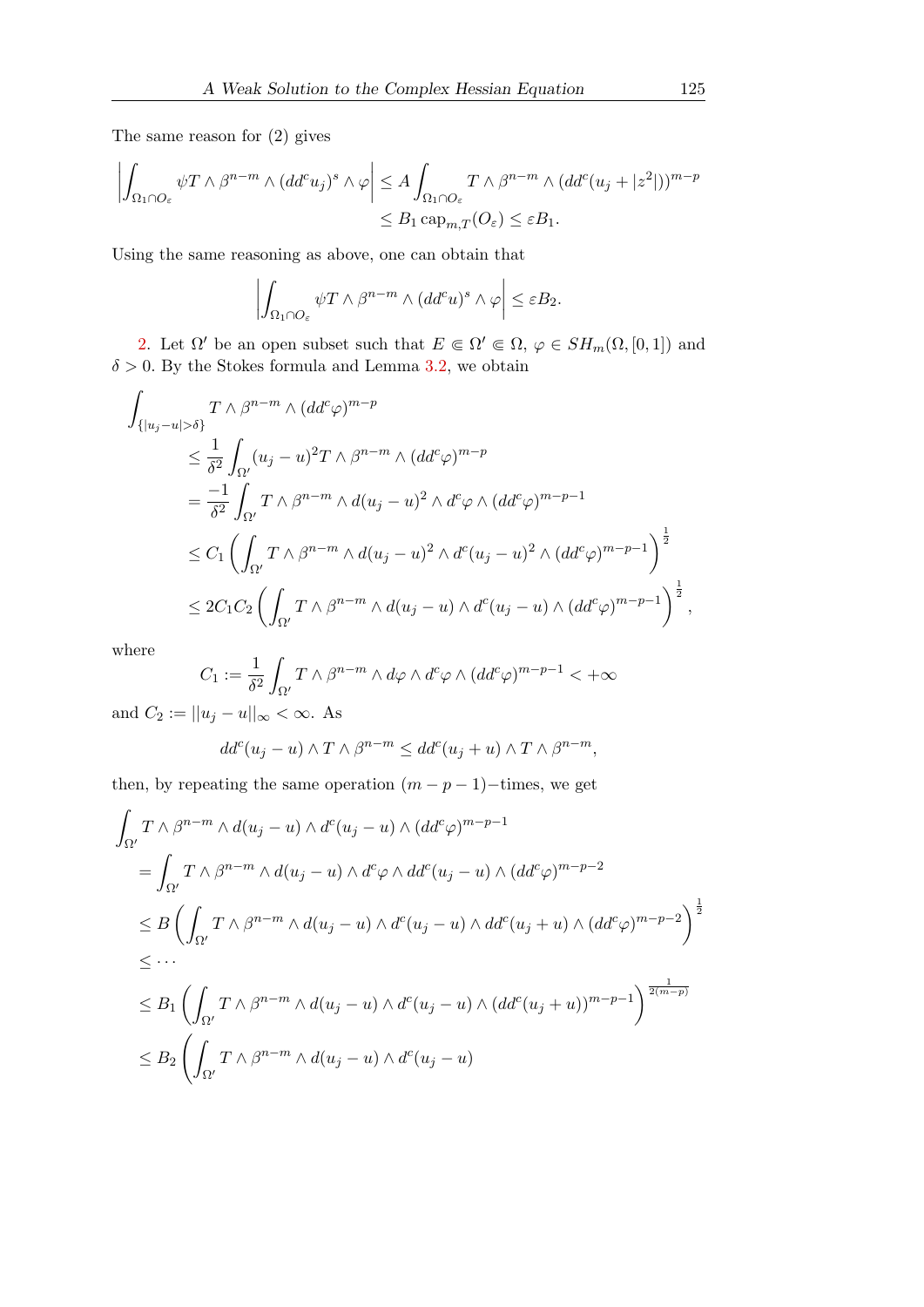$$
\wedge \sum_{k=0}^{m-p-1} (dd^c u_j)^{m-p-k-1} \wedge (dd^c u)^k \Big)^{\frac{1}{2(m-p)}}
$$
  
=  $B_2 \left( \int_{\Omega'} (u_j - u) \left[ T \wedge \beta^{n-m} \wedge (dd^c u_j - dd^c u) \right] \wedge \sum_{k=0}^{m-p-1} (dd^c u_j)^{m-p-k-1} \wedge (dd^c u)^k \right] \Big)^{\frac{1}{2(m-p)}}$   
=  $B_2 \left( \int_{\Omega'} (u_j - u) \left[ T \wedge \beta^{n-m} \wedge (dd^c u_j)^{m-p} \right] - T \wedge \beta^{n-m} \wedge (dd^c u)^{m-p} \right] \Big)^{\frac{1}{2(m-p)}},$ 

where  $B_2$  does not depends on j and  $\varphi$ . As  $u_j = u$  on  $\Omega' \backslash E$  and the sequences  $u \to \beta^{n-m} \wedge (dd^c u_j)^{m-p}, u_j \to \beta^{n-m} \wedge (dd^c u)^{m-p}, u_j \to \beta^{n-m} \wedge (dd^c u_j)^{m-p}$ converge to  $uT \wedge \beta^{n-m} \wedge (dd^c u)^{m-p}$ , then we get

$$
\lim_{j \to +\infty} \int_{\Omega'} (u_j - u) T \wedge \beta^{n-m} \wedge \left[ (dd^c u_j)^{m-p} - (dd^c u)^{m-p} \right] = 0.
$$

It follows that

$$
cap_{m,T}(|u_j - u| > \delta, \Omega) = 0.
$$

**Proposition 3.6.** Let T be an m-positive closed current on  $\Omega$  of bidimension  $(n-p, n-p), v_1, \ldots, v_{m-p} \in SH_m(\Omega) \bigcap L^{\infty}(\Omega); v_1^j$  $v_1^j, \ldots, v_{m-p}^j \in SH_m(\Omega).$ Assume that the sequence  $(v_k^j)$  $k_B^{\left( j \right)}$  is locally uniformly bounded and increases almost everywhere to  $v_k$  with respect to  $\text{cap}_{m,T}$ . Then

$$
T \wedge \beta^{n-m} \wedge dd^c v_1^j \wedge \cdots \wedge dd^c v_{m-p}^j \to T \wedge \beta^{n-m} \wedge dd^c v_1 \wedge \cdots \wedge dd^c v_{m-p}
$$

weakly in  $\Omega$ .

*Proof.* We proceed as in [\[4\]](#page-16-11). Let  $\varphi$  and  $\eta \in \mathcal{D}(\Omega)$  be such that  $\eta \geq 0$  and  $\eta \equiv$ 1 in a neighborhood of supp  $\varphi$ . Let  $\varphi_1, \varphi_2 \in SH_m(\Omega) \cap C^{\infty}(\Omega)$  be such that  $\varphi =$  $\varphi_1 - \varphi_2$ . We have

$$
\int_{\Omega} \varphi T \wedge \beta^{n-m} \wedge dd^c v_1^j \wedge \cdots \wedge dd^c v_{m-p}^j
$$
\n
$$
= \int_{\Omega} v_1^j T \wedge \beta^{n-m} \wedge dd^c v_2^j \wedge \cdots \wedge dd^c v_{m-p}^j \wedge dd^c \varphi
$$
\n
$$
= \int_{\Omega} v_1^j T \wedge \beta^{n-m} \wedge dd^c v_2^j \wedge \cdots \wedge dd^c v_{m-p}^j \wedge (dd^c \varphi_1 - dd^c \varphi_2).
$$

By induction, we assume that we have the following weak convergence:

$$
\lim_{j \to +\infty} T \wedge \beta^{n-m} \wedge dd^c v_2^j \wedge \cdots \wedge dd^c v_{m-p}^j \wedge dd^c \varphi_1
$$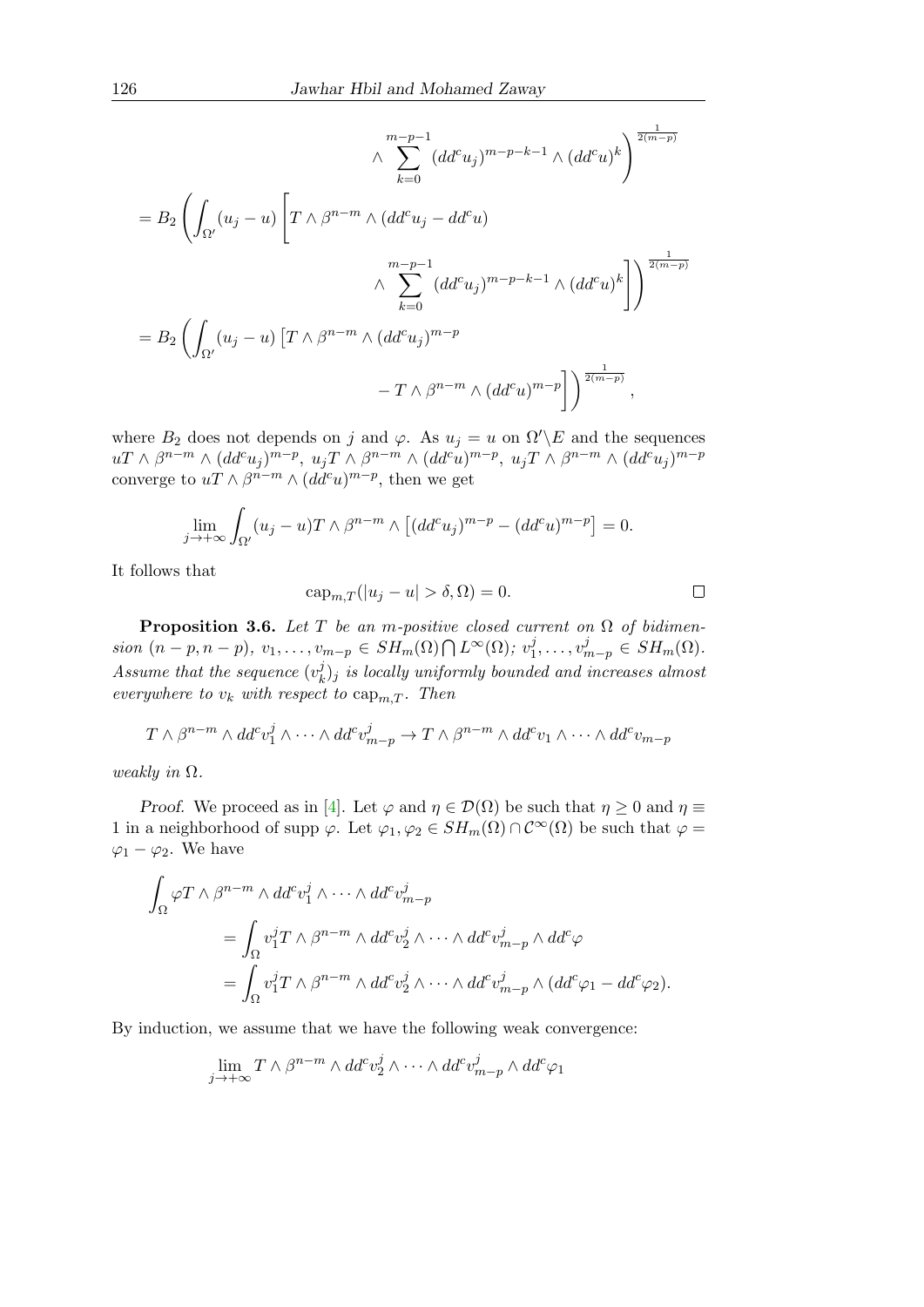<span id="page-9-0"></span>
$$
= T \wedge \beta^{n-m} \wedge dd^c v_2 \wedge \dots \wedge dd^c v_{m-p} \wedge dd^c \varphi_1. \tag{3.1}
$$

As  $(v_1^j)$  $j_1$   $\uparrow$   $v_1$ , for all  $k \leq j$ , one has

$$
\int_{\Omega} \eta v_1^k T \wedge \beta^{n-m} \wedge dd^c v_2^j \wedge \cdots \wedge dd^c v_{m-p}^j \wedge dd^c \varphi_1
$$
\n
$$
\leq \int_{\Omega} \eta v_1^j T \wedge \beta^{n-m} \wedge dd^c v_2^j \wedge \cdots \wedge dd^c v_{m-p}^j \wedge dd^c \varphi_1
$$
\n
$$
\leq \int_{\Omega} \eta v_1 T \wedge \beta^{n-m} \wedge dd^c v_2^j \wedge \cdots \wedge dd^c v_{m-p}^j \wedge dd^c \varphi_1.
$$

Using [\(3.1\)](#page-9-0) and Theorem [3.4,](#page-5-1) one can prove that

$$
\lim_{j \to +\infty} \int_{\Omega} \eta v_1^k T \wedge \beta^{n-m} \wedge dd^c v_2^j \wedge \cdots \wedge dd^c v_{m-p}^j \wedge dd^c \varphi_1
$$
\n
$$
= \int_{\Omega} \eta v_1^k T \wedge \beta^{n-m} \wedge dd^c v_2 \wedge \cdots \wedge dd^c v_{m-p} \wedge dd^c \varphi_1,
$$
\n
$$
\lim_{j \to +\infty} \int_{\Omega} \eta v_1 T \wedge \beta^{n-m} \wedge dd^c v_2^j \wedge \cdots \wedge dd^c v_{m-p}^j \wedge dd^c \varphi_1
$$
\n
$$
= \int_{\Omega} \eta v_1 T \wedge \beta^{n-m} \wedge dd^c v_2 \wedge \cdots \wedge dd^c v_{m-p} \wedge dd^c \varphi_1.
$$

It follows that

$$
\int_{\Omega} \eta v_1^k T \wedge \beta^{n-m} \wedge dd^c v_2 \wedge \cdots \wedge dd^c v_{m-p} \wedge dd^c \varphi_1
$$
\n
$$
\leq \liminf_{j \to +\infty} \int_{\Omega} \eta v_1^j T \wedge \beta^{n-m} \wedge dd^c v_2^j \wedge \cdots \wedge dd^c v_{m-p}^j \wedge dd^c \varphi_1
$$
\n
$$
\leq \limsup_{j \to +\infty} \int_{\Omega} \eta v_1^j T \wedge \beta^{n-m} \wedge dd^c v_2^j \wedge \cdots \wedge dd^c v_{m-p}^j \wedge dd^c \varphi_1
$$
\n
$$
\leq \int_{\Omega} \eta v_1 T \wedge \beta^{n-m} \wedge dd^c v_2 \wedge \cdots \wedge dd^c v_{m-p} \wedge dd^c \varphi_1. \tag{3.2}
$$

To finish the proof, it suffices to prove that

<span id="page-9-1"></span>
$$
\lim_{k \to +\infty} \int_{\Omega} \eta v_1^k T \wedge \beta^{n-m} \wedge dd^c v_2 \wedge \cdots \wedge dd^c v_{m-p} \wedge dd^c \varphi_1
$$

$$
= \int_{\Omega} \eta v_1 T \wedge \beta^{n-m} \wedge dd^c v_2 \wedge \cdots \wedge dd^c v_{m-p} \wedge dd^c \varphi_1.
$$

Let  $v_2^{\varepsilon} = v_2 * \chi_{\varepsilon}$ , where  $\chi_{\varepsilon}$  is a regularizing kernel. We can assume that  $v_2^{\varepsilon} = v_2$ on  $\Omega \backslash \text{supp } \eta$  and that  $\eta = 1$  in a neighborhood of  $\{v_2^{\varepsilon} \neq v_2\}$ . It is easy to check that

$$
\int_{\Omega} \eta v_1^k dd^c(v_2 - v_2^{\epsilon}) \wedge dd^c v_3 \wedge \cdots \wedge dd^c v_{m-p} \wedge T \wedge \beta^{n-m} \wedge dd^c \varphi_1
$$
\n
$$
= \int_{\Omega} v_1^k dd^c(v_2 - v_2^{\epsilon}) \wedge dd^c v_3 \wedge \cdots \wedge dd^c v_{m-p} \wedge T \wedge \beta^{n-m} \wedge dd^c \varphi_1
$$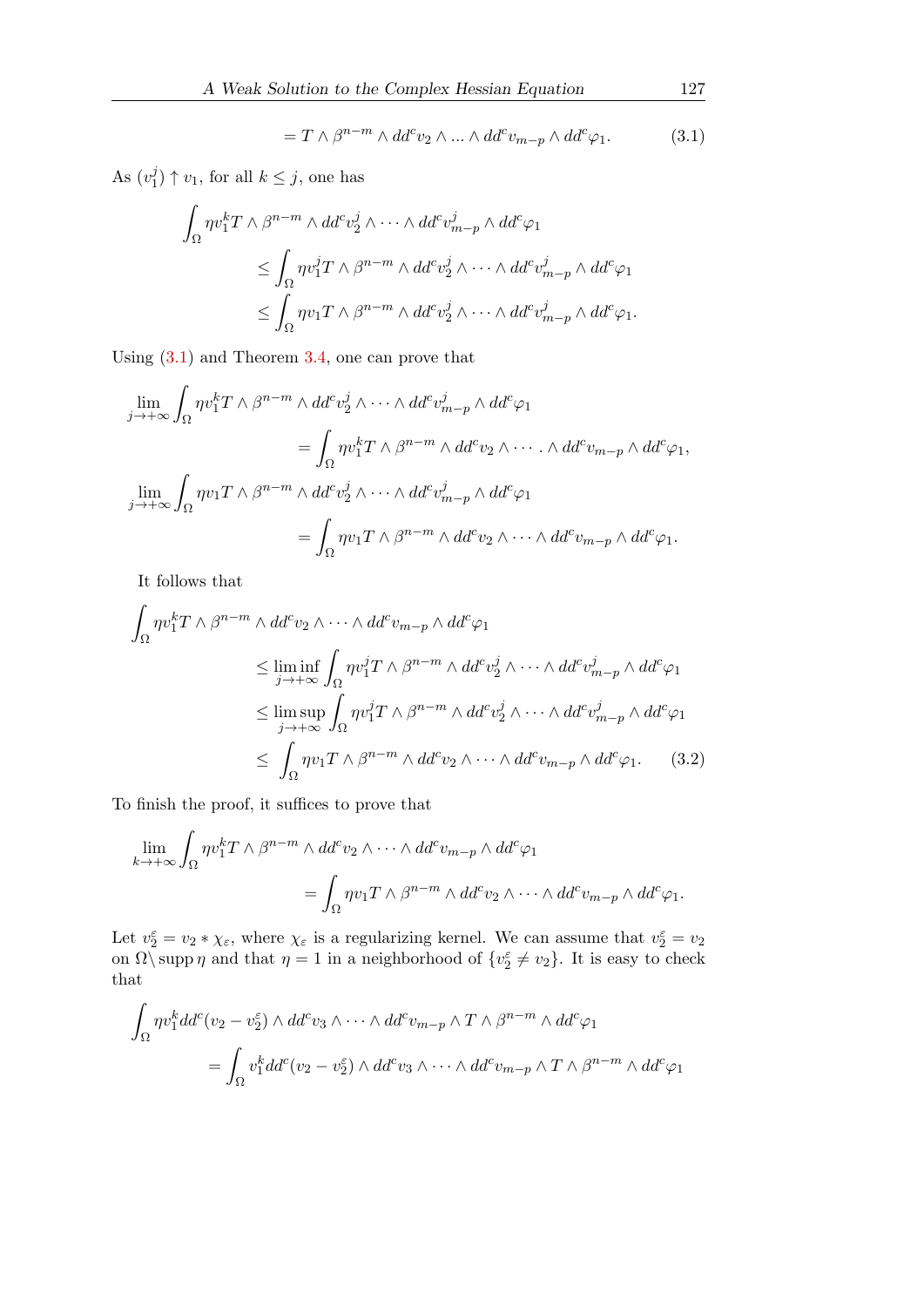$$
= \int_{\Omega} (v_2 - v_2^{\varepsilon}) dd^c v_1^k \wedge dd^c v_3 \wedge \cdots \wedge dd^c v_{m-p} \wedge T \wedge \beta^{n-m} \wedge dd^c \varphi_1.
$$

For all  $k, v_1^k$  is locally uniformly bounded. Using Theorem [3.4](#page-5-1) and the fact that  $v_2^{\varepsilon}\downarrow v_2$ , the last integral tends to 0 uniformly in  $k.$  It follows that

$$
\int_{\Omega} \eta v_1^k dd^c v_2 \wedge \cdots \wedge dd^c v_{m-p} \wedge T \wedge \beta^{n-m} \wedge dd^c \varphi_1
$$
\n
$$
\geq -\varepsilon + \int_{\Omega} \eta v_1^k dd^c v_2^{\varepsilon} \wedge \cdots \wedge dd^c v_{m-p} \wedge T \wedge \beta^{n-m} \wedge dd^c \varphi_1 \geq \cdots
$$
\n
$$
\geq -(p-1)\varepsilon
$$
\n
$$
+ \int_{\Omega} \eta v_1^k dd^c v_2^{\varepsilon} \wedge dd^c v_3^{\varepsilon_1} \wedge \cdots \wedge dd^c v_{m-p}^{\varepsilon_{m-p-2}} \wedge T \wedge \beta^{n-m} \wedge dd^c \varphi_1,
$$

where  $0 < \varepsilon_{m-p-2} < \cdots < \varepsilon_1 < \varepsilon$ . Since the sequence  $(v_1^k)$  is increasing almost everywhere to  $v_1$  with respect to  $\text{cap}_{m,T}$ , we get

$$
\liminf_{k \to +\infty} \int_{\Omega} \eta v_1^k dd^c v_2 \wedge \dots \wedge dd^c v_{m-p} \wedge T \wedge \beta^{n-m} \wedge dd^c \varphi_1
$$
\n
$$
\geq -(p-1)\varepsilon + \int_{\Omega} \eta v_1 dd^c v_2^{\varepsilon} \wedge \dots \wedge dd^c v_{m-p}^{\varepsilon_{m-p-2}} \wedge T \wedge \beta^{n-m} \wedge dd^c \varphi_1.
$$

By taking the limit when  $\varepsilon \downarrow 0$ , we obtain

$$
\liminf_{k \to +\infty} \int_{\Omega} \eta v_1^k dd^c v_2 \wedge \dots \wedge dd^c v_{m-p} \wedge T \wedge \beta^{n-m} \wedge dd^c \varphi_1
$$
  

$$
\geq \int_{\Omega} \eta v_1 dd^c v_2 \wedge \dots \wedge dd^c v_{m-p} \wedge T \wedge \beta^{n-m} \wedge dd^c \varphi_1.
$$

Using  $(3.2)$ , we obtain the following weak convergence:

$$
\lim_{j \to +\infty} v_1^j T \wedge \beta^{n-m} \wedge dd^c v_2^j \wedge \cdots \wedge dd^c v_{m-p}^j \wedge dd^c \varphi_1
$$
  
=  $v_1 T \wedge \beta^{n-m} \wedge dd^c v_2 \wedge \cdots \wedge dd^c v_{m-p} \wedge dd^c \varphi_1.$ 

 $\Box$ 

The same reason applied to  $\varphi_2$  gives the desired result.

In the following theorem we will prove the convergence of the sequence  $(dd^c u_k \wedge T_k \wedge \beta^{n-m})_k$  (here the current T is no longer fixed and is replaced by a sequence of currents that converges towards it). This result generalizes Elkhadhra's Theorem [\[9\]](#page-16-12) proved for the limit case  $m = n$ .

**Theorem 3.7.** Let T and  $T_k$  be closed m-positive currents of bidimension  $(p, p)$  in  $\Omega$  such that  $T_k$  converges weakly to T in  $\Omega$ . Let u and  $u_k$  be locally uniformly bounded  $m - sh$  functions in  $\Omega$  such that  $u_k \to u$  in  $\text{cap}_{m,T}$  on each  $E \in \Omega$ . Assume that

$$
||T_k \wedge \beta^{n-m}|| \ll \text{cap}_{m,T}
$$

on each  $E \in \Omega$  uniformly as  $k \to \infty$ . Then

$$
dd^{c}u_{k} \wedge T_{k} \wedge \beta^{n-m} \to dd^{c}u \wedge T \wedge \beta^{n-m} \quad weakly \ in \ \Omega.
$$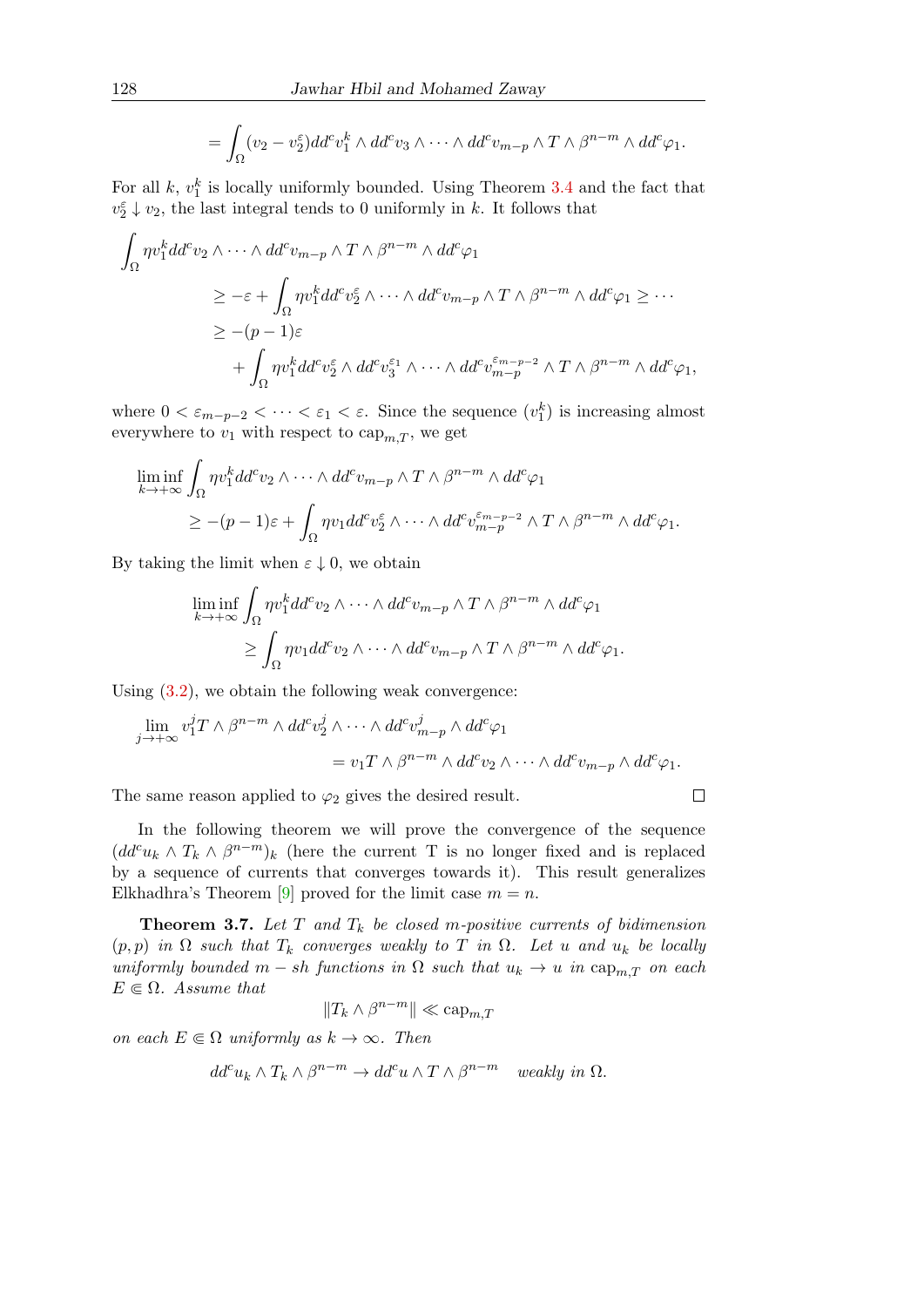Proof. It suffices to prove that  $u_kT_k \wedge \beta^{n-m} \to uT \wedge \beta^{n-m}$  weakly in  $\Omega$ . For this, let  $\varphi$  be a test form on  $\Omega$ ,  $E = supp(\varphi)$  and let K be a compact subset of  $\Omega$ such that  $E \subset K^{\circ}$ . Since  $||T_k \wedge \beta^{n-m}|| \ll \text{cap}_{m,T}$  on K uniformly for all k, we get that for every  $\varepsilon > 0$  there exists  $\delta > 0$  and  $k_0 \in \mathbb{N}$  such that for any Borel subset  $K_1 \subset K^{\circ}$  with  $\text{cap}_{m,T}(K_1) < \delta$ , we have  $||T_k \wedge \beta^{n-m}||(K_1) < \varepsilon$  uniformly for  $k \geq$ k<sub>0</sub>. Now, by Theorem [3.4,](#page-5-1) there exists an open set  $\mathcal{O} \subset \Omega$  with  $\text{cap}_{m,T}(\mathcal{O}) < \delta$ such that u is continuous on  $\Omega \setminus \mathcal{O}$ . Thus, we can write  $u_k = v_k + w_k$ ,  $u = v +$ w, where v is a continuous function in  $\Omega$ ,  $w = w_k = 0$  on  $\Omega \setminus \mathcal{O}$ , for each k and all  $v_k, w_k, v, w$  are locally uniformly bounded on  $\Omega$  by a constant independent of δ. It is easy to check that

$$
\left| \int_{\Omega} (u_k T_k - u T) \wedge \beta^{n-m} \wedge \varphi \right| \le \left| \int_{\Omega} (v_k - v) T_k \wedge \beta^{n-m} \wedge \varphi \right| + \left| \int_{\Omega} v (T_k - T) \wedge \beta^{n-m} \wedge \varphi \right| + \left| \int_{\Omega} (w_k T_k - w T) \wedge \beta^{n-m} \wedge \varphi \right|.
$$
 (3.3)

As  $v = u$ ,  $v_k = u_k$  on  $\Omega \setminus \mathcal{O}$ , the first term in the right-hand side of inequality is bounded by

<span id="page-11-0"></span>
$$
\left| \int_{E \smallsetminus \mathcal{O}} (u_k - u) T_k \wedge \beta^{n-m} \wedge \varphi \right| + \left| \int_{\mathcal{O} \cap E} (v_k - v) T_k \wedge \beta^{n-m} \wedge \varphi \right|.
$$

As the functions  $u_k$ , u are locally uniformly bounded, there exist A, B independent of k and  $\varepsilon$  such that

$$
\left| \int_{E \smallsetminus \mathcal{O}} (u_k - u) T_k \wedge \beta^{n-m} \wedge \varphi \right| \leq A_1 \int_{E \smallsetminus \mathcal{O}} |u_k - u| T_k \wedge \beta^p
$$
  
=  $A_1 \left( \int_{(E \smallsetminus \mathcal{O}) \cap \{|u_k - u| < \varepsilon\}} |u_k - u| T_k \wedge \beta^p$   
+  $\int_{(E \smallsetminus \mathcal{O}) \cap \{|u_k - u| \geq \varepsilon\}} |u_k - u| T_k \wedge \beta^p \right)$   
 $\leq A_1 \varepsilon ||T_k \wedge \beta^{n-m}||(E) + A_2||T_k \wedge \beta^{n-m}||(E \cap \{|u_k - u| \geq \varepsilon\}).$ 

Now, using the fact that  $T_k \wedge \beta^{n-m} \to T \wedge \beta^{n-m}$  weakly in  $\Omega$ , we get that  $||T_k \wedge \beta^{n-m}||$  $\beta^{n-m}$  ||(E) is uniformly bounded.

On the other hand, since  $\text{cap}_{m,T}(E \cap \{|u_k - u| \geq \varepsilon\}) \to 0$  as  $k \to \infty$ , then for  $k \geq k_1$  large enough we deduce that  $\text{cap}_{m,T}(E \cap \{|u_k - u| \geq \varepsilon\}) < \delta$ . It follows that  $||T_k \wedge \beta^{n-m}|| (E \cap {|u_k - u| \geq \varepsilon}) < \varepsilon$  for all  $k \geq \max(k_0, k_1)$ . Hence we get that

$$
\lim_{k \to +\infty} \left| \int_{E \setminus \mathcal{O}} (u_k - u) T_k \wedge \beta^{n-m} \wedge \varphi \right| \leq A_3 \varepsilon.
$$

Since  $v_k$ , v are locally uniformly bounded, there exists a constant  $A_4$  which does not depend on  $\varepsilon$  and  $k$  such that

$$
\left| \int_{\mathcal{O}\cap E} (v_k - v) T_k \wedge \beta^{n-m} \wedge \varphi \right| \leq A_4 \| T_k \wedge \beta^{n-m} \| (\mathcal{O} \cap E).
$$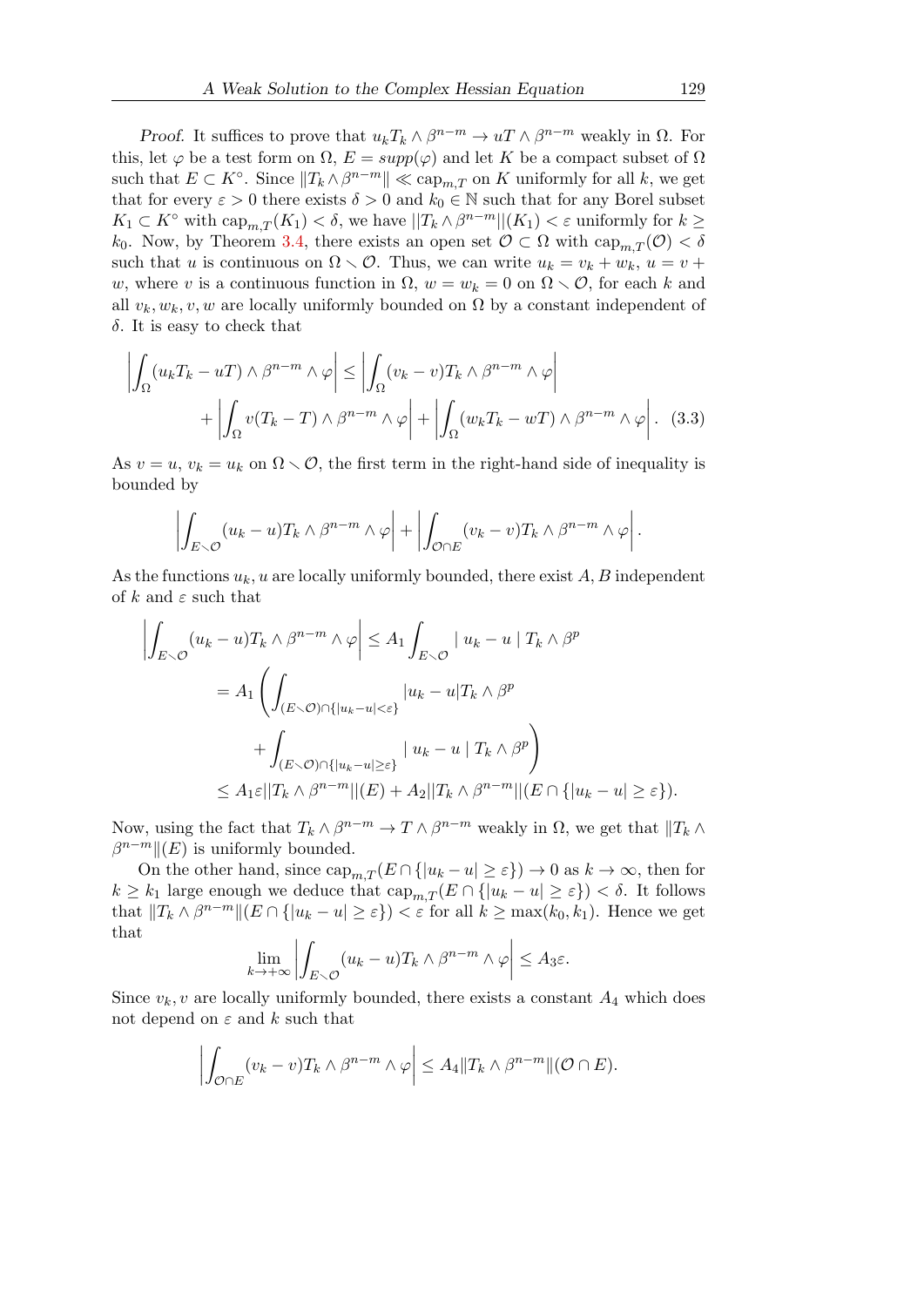Since  $\mathcal{O} \cap E \subset K$  and  $\text{cap}_{m,T}(\mathcal{O} \cap E) < \delta$ , we have

$$
\left|\int_{\mathcal{O}\cap E}(v_k-v)T_k\wedge\beta^{n-m}\wedge\varphi\right|\leq A_4\|T_k\wedge\beta^{n-m}\|(\mathcal{O}\cap E)< A_4\varepsilon\ for\ all\ k\geq k_0.
$$

It follows that if  $k \to +\infty$ , then the first term in the right-hand side of inequality [\(3.3\)](#page-11-0) is less than  $(A_3 + A_4)\varepsilon$ , while the second one converges to zero because of the continuity of v and the fact that  $T_k \wedge \beta^{n-m} \to T \wedge \beta^{n-m}$  weakly in  $\Omega$ . For the third term, since  $w_k, w$  are locally uniformly bounded on  $\Omega$  and are vanishing on  $\Omega \setminus \mathcal{O}$ , there exists a constant  $A_5 > 0$  such that

$$
\left| \int_{\Omega} (w_k T_k - wT) \wedge \beta^{n-m} \wedge \varphi \right| \leq A_5(\|T_k \wedge \beta^{n-m}\|(\mathcal{O} \cap E) + \|T \wedge \beta^{n-m}\|(\mathcal{O} \cap E)).
$$

As explained above, we have  $||T_k \wedge \beta^{n-m}||(\mathcal{O} \cap E)| < \varepsilon$  for all  $k \geq k_0$ . On the other hand, since  $\mathcal{O} \cap K^{\circ}$  is open and  $T_k \wedge \beta^{n-m} \to T \wedge \beta^{n-m}$  as currents in  $\Omega$ , we can easily prove that

$$
||T \wedge \beta^{n-m}||(\mathcal{O} \cap E) \le ||T \wedge \beta^{n-m}||(\mathcal{O} \cap K^{\circ}) \le \lim_{k \to +\infty} ||T_k \wedge \beta^{n-m}||(\mathcal{O} \cap K^{\circ}) \le \varepsilon.
$$

The last inequality follows from the fact that  $\text{cap}_{m,T}(\mathcal{O} \cap K^{\circ}) < \delta$ . Finally, by summing up the three terms in the right-hand side of inequality  $(3.3)$ , we obtain the estimate

$$
\lim_{k \to +\infty} \left| \int_{\Omega} (u_k T_k - uT) \wedge \beta^{n-m} \wedge \varphi \right| \leq A_6 \varepsilon,
$$

where  $A_6$  is a constant not depending on  $\varepsilon$ . Since  $\varepsilon$  is arbitrary, the result follows.  $\Box$ 

### 4. Range of the operator  $T \wedge \beta^{n-m} \wedge (dd^c)^{m-p}$

<span id="page-12-0"></span>**Proposition 4.1.** Let  $\Omega$  be a bounded open subset of  $\mathbb{C}^n$  and let T be an m-positive closed current of bidimension  $(n - p, n - p)$ ,  $p \le m \le n$ , defined on  $\Omega$ . Let also u,  $v \in SH_m(\Omega) \cap L^{\infty}(\Omega)$  such that

$$
\limsup_{\substack{\xi \to \partial \Omega \\ \xi \in \text{Supp } T}} |u(\xi) - v(\xi)| = 0.
$$

Then, for all  $\delta > 0$  and  $0 < k < 1$ , one has

$$
\operatorname{cap}_{m,T}(\{|u-v|\ge\delta\}) \le \frac{[(m-p)!]^2}{(1-k)^{m-p}\delta^{m-p}} \times ||T \wedge \beta^{n-m} \wedge (dd^c u)^{m-p} - T \wedge \beta^{n-m} \wedge (dd^c v)^{m-p}||_{\{|u-v|>k\delta\}}.
$$

In particular, if  $T \wedge \beta^{n-m} \wedge (dd^c u)^{m-p} = T \wedge \beta^{n-m} \wedge (dd^c v)^{m-p}$ , then  $u = v$ almost everywhere with respect to  $cap_{m,T}$ .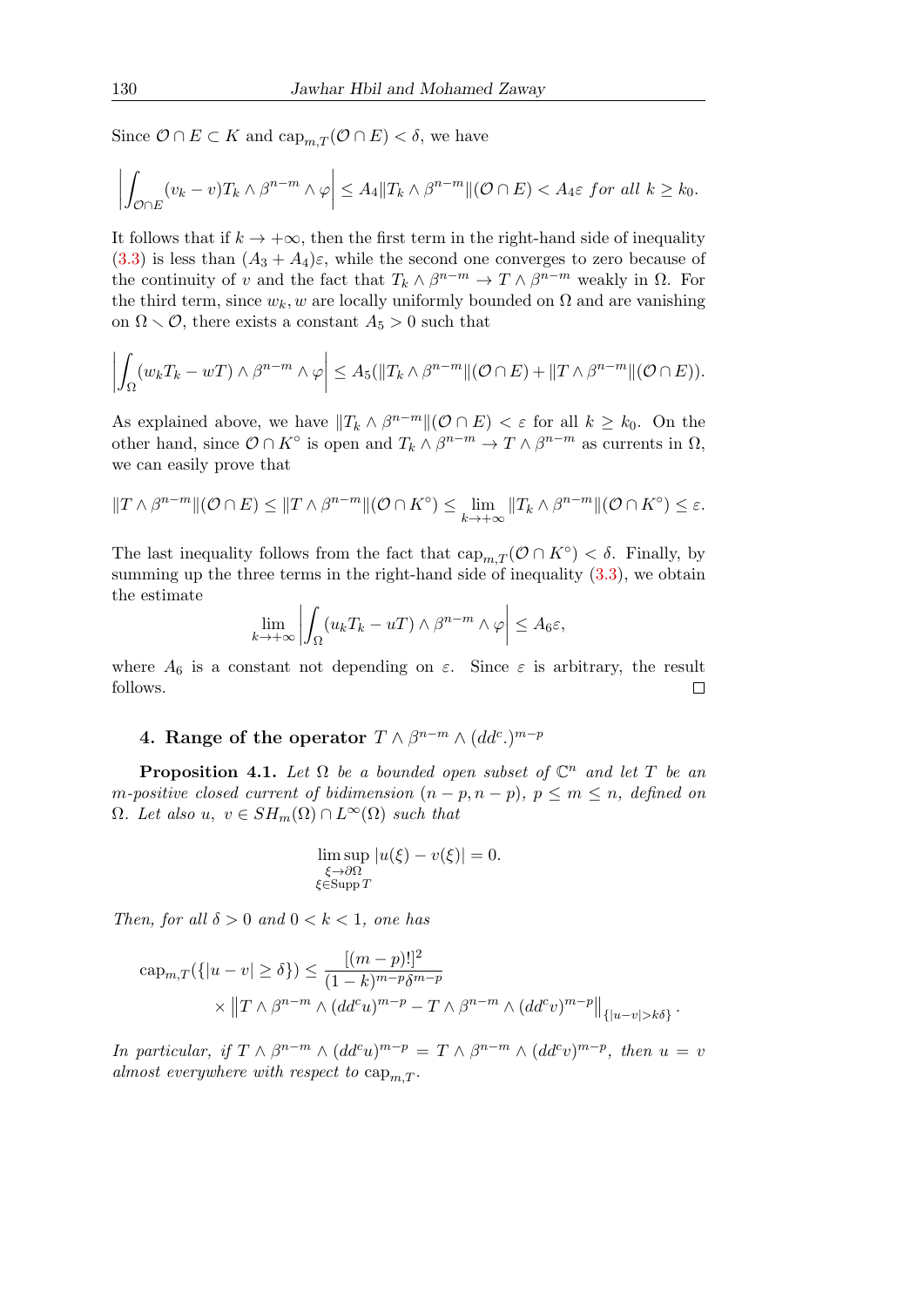Proof. Let  $w \in SH_m(\Omega, [0, 1]), \delta > 0$  and  $k \in ]0, 1[$ . Using Lemma 3 in [\[7\]](#page-16-5) and the fact that

$$
\{|u-v| \ge \delta\} \subset \{|u-v+\delta k| \ge (1-k)\delta\},\
$$

we can obtain

$$
\int_{\{|u-v|\geq \delta\}} T \wedge \beta^{n-m} \wedge (dd^c w)^{m-p} \n\leq \frac{1}{(1-k)^{m-p} \delta^{m-p}} \int_{\{u+\delta \leq v\}} (v-u-k\delta)^{m-p} T \wedge \beta^{n-m} \wedge (dd^c w)^{m-p} \n+ \frac{1}{(1-k)^{m-p} \delta^{m-p}} \int_{\{v+\delta \leq u\}} (u-v-k\delta)^{m-p} T \wedge \beta^{n-m} \wedge (dd^c w)^{m-p} \n\leq \frac{1}{(1-k)^{m-p} \delta^{m-p}} \int_{\{u+k\delta < v\}} (v-u-k\delta)^{m-p} T \wedge \beta^{n-m} \wedge (dd^c w)^{m-p} \n+ \frac{1}{(1-k)^{m-p} \delta^{m-p}} \int_{\{v+k\delta < u\}} (u-v-k\delta)^{m-p} T \wedge \beta^{n-m} \wedge (dd^c w)^{m-p} \n\leq \frac{[(m-p)!]^2}{(1-k)^{m-p} \delta^{m-p}} \n\times \int_{\{|u-v|>k\delta\}} (1-w) (\chi_{\{u+k\delta < v\}} - \chi_{\{v+k\delta < u\}}) T \wedge \beta^{n-m} \wedge (dd^c u)^{m-p} \n- \frac{[(m-p)!]^2}{(1-k)^{m-p} \delta^{m-p}} \n\times \int_{\{|u-v|>k\delta\}} (1-w) (\chi_{\{u+k\delta < v\}} - \chi_{\{v+k\delta < u\}}) T \wedge \beta^{n-m} \wedge (dd^c v)^{m-p} \n\leq \frac{[(m-p)!]^2}{(1-k)^{m-p} \delta^{m-p}} \n\times ||T \wedge \beta^{n-m} \wedge (dd^c u)^{m-p} - T \wedge \beta^{n-m} \wedge (dd^c v)^{m-p} ||_{\{|u-v|>k\delta\}}.
$$

The result follows.

Corollary 4.2. Let  $\Omega$  be a bounded open subset of  $\mathbb{C}^n$  and let T be an mpositive closed current of bidimension  $(n - p, n - p)$   $(p \leq m \leq n)$  defined on  $\Omega$ and u,  $u_j \in SH_m(\Omega) \cap L^{\infty}(\Omega)$ . Assume that:

- i) lim sup  $|u_j(\xi) u(\xi)| = 0$  uniformly on j. ξ→∂Ω ξ∈Supp T
- ii) For all  $E \in \Omega$ , one has

$$
||T \wedge \beta^{n-m} \wedge (dd^c u_j)^{m-p} - T \wedge \beta^{n-m} \wedge (dd^c u)^{m-p}||_E \to 0.
$$

Then  $u_j$  converges to u with respect to capacity  $\text{cap}_{m,T}$  on  $\Omega$ .

Throughout this section we denote by  $\mu$  a positive measure on a bounded open set  $\Omega$ , by  $\lambda$ , the Lebesgue measure and by T, an *m*-positive closed current

 $\Box$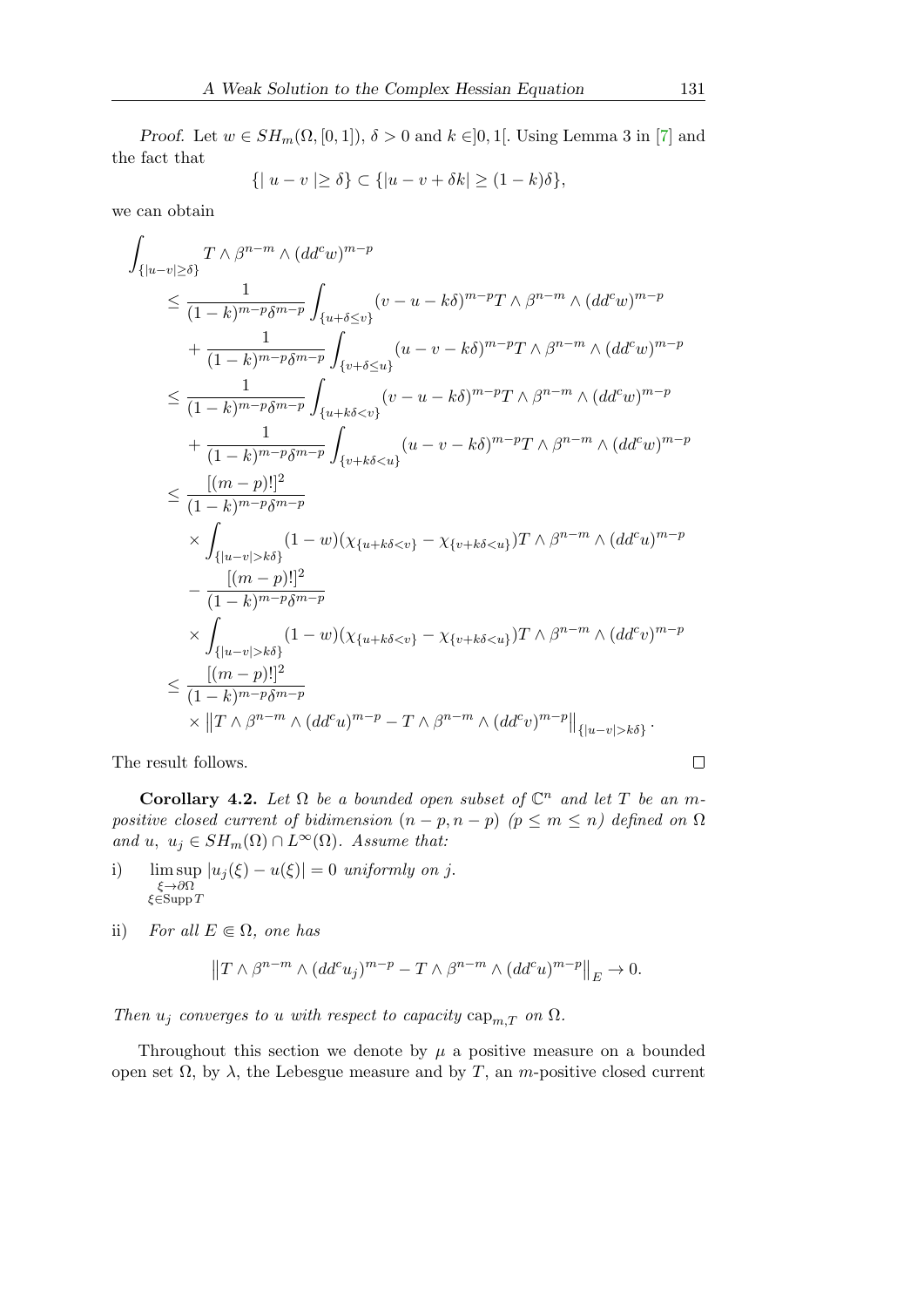of bidimension  $(n - p, n - p)$   $(p \leq m \leq n)$ . We will solve the following Hessian equation on the set of  $m$ -subharmonic functions

$$
T \wedge \beta^{n-m} \wedge (dd^c) ^{m-p} = \mu.
$$

Proof of Theorem [1](#page-1-0).1. Let  $A > 0$  such that for all  $z \in \overline{\Omega}$ , one has  $A > |z|$ . Take  $c > 0$  such that  $c \ge |v(z)| + |u_1(w)| + 1$  for all  $z \in \Omega$  and  $w \in \partial \Omega$ . Using Lemma 3 from  $[7]$  and the hypothesis [1\),](#page-1-1) we get

$$
\int_{\{u_j < v - c\}} \left( 1 - \frac{|z|^2}{A^2} \right) T \wedge \beta^{n-m} \wedge (dd^c u_j)^{m-p} \\
\geq \int_{\{u_j < v - c\}} \left( 1 - \frac{|z|^2}{A^2} \right) T \wedge \beta^{n-m} \wedge (dd^c v)^{m-p} \\
+ \frac{1}{[(m-p)!]^2 A^{2(m-p)}} \int_{\{u_j < v - c\}} (v - c - u_j)^{m-p} T \wedge \beta^{n-p} \\
\geq \int_{\{u_j < v - c\}} \left( 1 - \frac{|z|^2}{A^2} \right) d\mu \\
+ \frac{1}{([(m-p)!]^2 A^{2(m-p)}} \int_{\{u_j < v - c\}} (v - c - u_j)^{m-p} T \wedge \beta^{n-p}.
$$

As  $\|\mu_j - \mu\|_{\Omega} \to 0$ , then

$$
0 \ge \liminf_{j \to +\infty} \int_{\{u_j < v - c\}} (v - c - u_j)^{m-p} T \wedge \beta^{n-p}
$$
\n
$$
\ge \int_{\Omega} \liminf_{j \to +\infty} \left( \chi_{\{u_j < v - c\}} (v - c - u_j)^{m-p} \right) T \wedge \beta^{n-p}
$$
\n
$$
\ge \int_{\Omega} \chi_{\{\limsup_{j \to +\infty} u_j < v - c\}} \left( \liminf_{j \to +\infty} |v - c - u_j| \right)^{m-p} T \wedge \beta^{n-p}
$$
\n
$$
\ge \int_{\Omega} \chi_{\{\limsup_{j \to +\infty} u_j < v - c\}} \left( v - c - \limsup_{j \to +\infty} u_j \right)^{m-p} T \wedge \beta^{n-p}.
$$

It follows that  $\limsup_{j\to+\infty} u_j \geq v-c$  for  $||T \wedge \beta^{n-m}||$ -almost everywhere. Thus,

$$
\limsup_{j\to +\infty}u_j\neq -\infty.
$$

If we take

$$
A := \bigcup_j \left( \sup\{u_j, u_{j+1}, \ldots\} < \operatorname{sup}\{u_j, u_{j+1}, \ldots\} \right),
$$

after using [\[2\]](#page-16-1), we can see that there exists  $g \in SH_m(\Omega)$  such that

$$
\sup\{u_j, u_{j+1}, \ldots\} = \sup^{\star} \{u_j, u_{j+1}, \ldots\} \downarrow \limsup_{j \to +\infty} u_j = g \quad \text{on } \Omega \setminus A.
$$

As  $\text{cap}_{m,T}(A) = 0$  and the  $||T \wedge \beta^{n-m}||$ -negligible set are  $\lambda$ -negilgeable, we get that  $g \ge v - c$  almost everywhere. It follows that g is bounded on  $\Omega$ . Using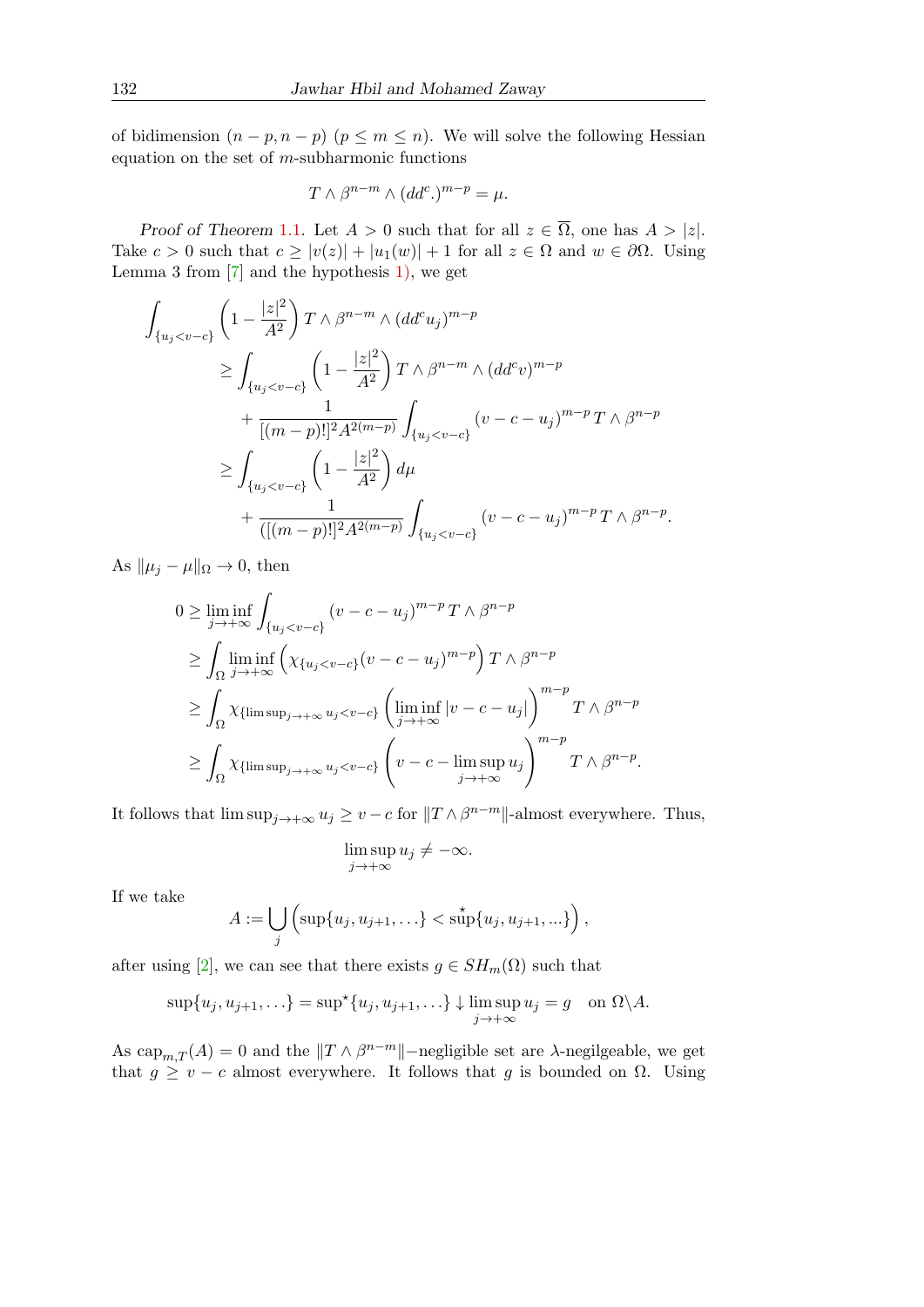Theorem [3.5,](#page-5-3) it suffices to prove that  $u_j$  converges to g with respect to capacity cap<sub>m,T</sub>. Letting  $E \subset\subset \Omega$  and  $\delta > 0$ , one has

$$
\operatorname{cap}_{m,T} (E \cap \{|g - u_j| \ge \delta\}) \ge \operatorname{cap}_{m,T} \left( E \cap \left\{|g - \sup\{u_j, u_{j+1}, \ldots\}| \ge \frac{\delta}{2}\right\}\right) + \operatorname{cap}_{m,T} \left(\left\{|\sup\{u_j, u_{j+1}, \ldots\} - u_j| \ge \frac{\delta}{2}\right\}\right).
$$

By applying Theorem [3.4](#page-5-1) and Dini's theorem on  $g$ , it is easy to check that the sequence  $\sup\{u_i, u_{i+1}, ...\} \downarrow g$  uniformly on E outside a set of small capacity cap<sub>m,T</sub>. It follows that

$$
\operatorname{cap}_{m,T}\left(E\cap\left\{|g-\sup\{u_j,u_{j+1},\ldots\}|\geq\frac{\delta}{2}\right\}\right)
$$

tends to 0 when j goes to  $+\infty$ .

Now, let us prove that

$$
B := \left\{ |\sup\{u_j, u_{j+1}, \ldots\} - u_j| \ge \frac{\delta}{2} \right\} \subset \bigcup_{l=0}^{+\infty} \left\{ |u_{j+l+1} - u_{j+l}| \ge \frac{\delta}{2^{l+j+2}} \right\}.
$$

We can assume that  $[(m-p)!]^2 || \mu_j - \mu \| \leq \frac{1}{2^{(m-p+1)j}}$ . So, by Proposition [4.1,](#page-12-0) one has for all  $\delta > 0$ ,

$$
\begin{aligned} \n\text{cap}_{m,T} \{|u_{j+1} - u_j| > \delta\} &\leq \frac{(m-p)!^2}{\delta^{m-p}} \|\mu_{j+1} - \mu_j\| \\ \n&\leq \frac{(m-p)!^2}{\delta^{m-p}} (\|\mu_{j+1} - \mu\|_{\Omega} + \|\mu - \mu_j\|_{\Omega}) \leq \frac{2}{\delta^{m-p} 2^{(m-p+1)j}} \n\end{aligned}
$$

and we deduce that

$$
\operatorname{cap}_{m,T} \left( \left\{ |\sup\{u_j, u_{j+1}, \ldots\} - u_j| \ge \frac{\delta}{2} \right\} \right)
$$
  

$$
\le \sum_{l=0}^{+\infty} \operatorname{cap}_{m,T} \{ |u_{j+l+1} - u_{j+l}| \ge \frac{\delta}{2^{l+j+2}} \} \le \frac{4^{m-p}}{\delta^{m-p} 2^j}.
$$

Hence the sequence  $u_i$  converges to g with respect to capacity cap<sub>m,T</sub> and, by Theorem [3.5,](#page-5-3) we get that the sequence  $(dd^c u_j)^{m-p}\wedge T\wedge\beta^{n-m}$  converges weakly to  $(dd^c g)^{m-p}\wedge T\wedge\beta^{n-m}.$  $\Box$ 

Remark 4.3. Without the first hypothesis, we cannot have the existence of the solution to the equation  $T \wedge \beta^{n-m} \wedge (dd^c)^{m-p} = \mu$  even in the trivial case  $T =$ 1 and  $m = n$ . In fact, using [\[5\]](#page-16-13), there exists  $f \in L^1(\Omega)$  such that the equation  $(dd^c u)^n = fd\lambda$  has no solution in  $PSH(\Omega) \cap L^{\infty}(\Omega)$ .

**Acknowledgment.** We would like to thank Prof. Slawomir Dinew for helpful comments on an earlier version of this paper.

Authors extend their appreciation to the Deanship of Scientific Research at Jouf University for funding this work through research Grant No. DSR-2021-03- 03134.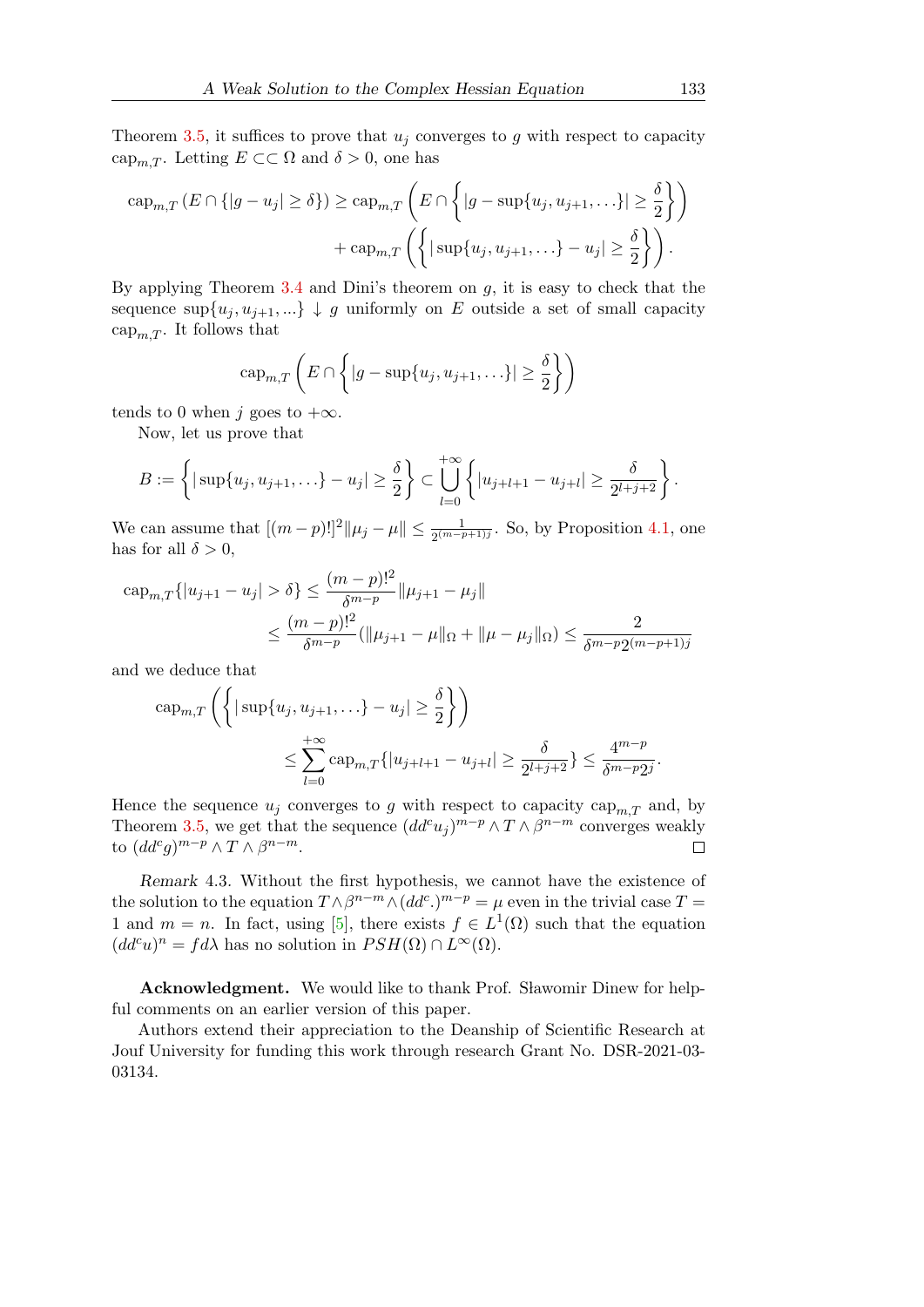#### References

- <span id="page-16-0"></span>[1] E. Bedford and B.A.Taylor, A new capacity for plurisubharmonic functions, Acta. Math. 149 (1982), 1–40.
- <span id="page-16-1"></span>[2] Z. B locki, Weak solutions to the complex Hessian equation, Ann. Inst. Fourier 55 (2005), 1735–1756.
- <span id="page-16-6"></span>[3] U. Cegrell, Discontinuitee de l'operateur de Monge–Ampere complexe, C. R. Acad. Sci.Paris Ser. I Math. 296 (1983), 869–871.
- <span id="page-16-11"></span>[4] U. Cegrell, Capacities in Complex Analysis, Braunschwerg Wiesbaden Friedr. Vieweg et Sohn, 1988.
- <span id="page-16-13"></span>[5] U. Cegrell and A. Sadullaev, Approximation of plurisubharmonic functions and the Dirichlet problem for the complex Monge–Ampere operator, Math. Scand. 71 (1993), 62–68.
- <span id="page-16-10"></span>[6] K. Dabbek and F. Elkhadhra, Capacité associée à un courant positif fermé, Documenta Math. 11 (2006), 469–486 (French).
- <span id="page-16-5"></span>[7] A. Dhouib and F. Elkhadhr, m-Potential theory associated to a positive closed current in the class of m-sh functions, Complex Variables and Elliptic Equations 61 (2016), 1–28.
- <span id="page-16-2"></span>[8] S. Dinew and S. Kolodziej, A priori estimates for complex Hessian equations, Anal.PDE. 7 (2014), 227–244.
- <span id="page-16-12"></span>[9] F. Elkhadhra, Lelong-Demailly numbers in terms of capacity and weak convergence for closed positive currents, Acta Math. Scientia 33 (2013), 1652–1666.
- <span id="page-16-3"></span>[10] L.H. Chinh, Equations Hessiennes complexes, Thèse de l'Université Toulouse III (UT3 Paul Sabatier), 2012. Available from: [http://thesesups.ups-tlse.fr/](http://thesesups.ups-tlse.fr/1961/1/2013TOU30154.pdf) [1961/1/2013TOU30154.pdf](http://thesesups.ups-tlse.fr/1961/1/2013TOU30154.pdf).
- <span id="page-16-9"></span>[11] L.H. Chinh, A variational approach to complex Hessian equations in  $\mathbb{C}^n$ , J. Math. Anal. Appl. 431 (2015), 228–259.
- <span id="page-16-7"></span>[12] P. Lelong, Discontinuitee et annulation de lóperateur de Monge–Ampère complexe. In: Lecture Notes in Math. , Springer-Verlag, Berlin, 1028, 1983, 219–224 (French).
- <span id="page-16-4"></span>[13] A.S. Sadullaev and B.I. Abdullaev, Potential theory in the class of msubharmonic functions, Tr. Mat. Inst. Steklova 279 (2012), 166–192.
- <span id="page-16-8"></span>[14] Y. Xing, continuity of the complex Monge–Ampère operator, Proc. Amer. Math. Soc. 124 (1996), 457–467.

Received October 15, 2020, revised December 21, 2020.

#### Jawhar Hbil,

Department of Mathematics, College of science, Jouf University, P.O. Box 2014, Sakaka, Saudi Arabia, E-mail: [jmhbil@ju.edu.sa](mailto:jmhbil@ju.edu.sa)

Mohamed Zaway,

Department of Mathematics, Faculty of Sciences and Humanities in Ad-Dawadmi, Shaqra University, 11911, Saudi Arabia. Irescomath Laboratory, Gabes University, 6072 Zrig Gabes, Tunisia, E-mail: m [zaway@su.edu.sa](mailto:m_zaway@su.edu.sa)